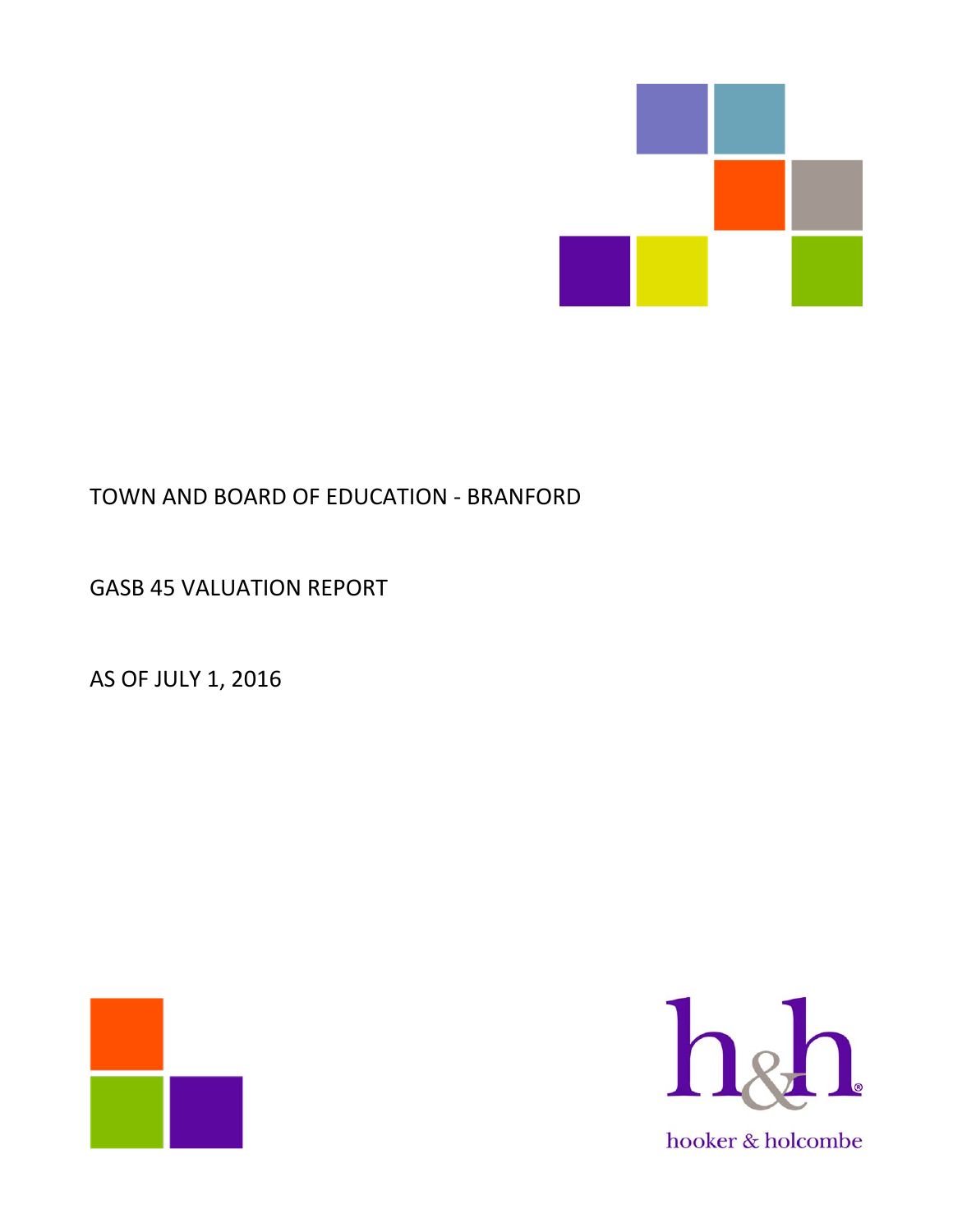

## **Table of Contents**

| <b>Actuarial Certification</b>                                               | $\mathbf{1}$   |
|------------------------------------------------------------------------------|----------------|
| <b>Executive Summary</b>                                                     | $\overline{2}$ |
| <b>Unfunded Actuarial Accrued Liability and Annual Required Contribution</b> | 3              |
| <b>Participant Counts and Average Age</b>                                    | 4              |
| <b>Projected Benefit Payments</b>                                            | 5              |
| <b>Description of Actuarial Methods</b>                                      | 6              |
| <b>Description of Actuarial Assumptions</b>                                  | $\overline{7}$ |
| <b>Summary of Plan Provisions</b>                                            | 26             |

## **Report Prepared By:**

Timothy A. Ryor Ted LaBorde Senior Vice President & Consulting Actuary Senior Actuarial Analyst 860.856.2102 860.856.2142 TRyor@hhconsultants.com TLaBorde@hhconsultants.com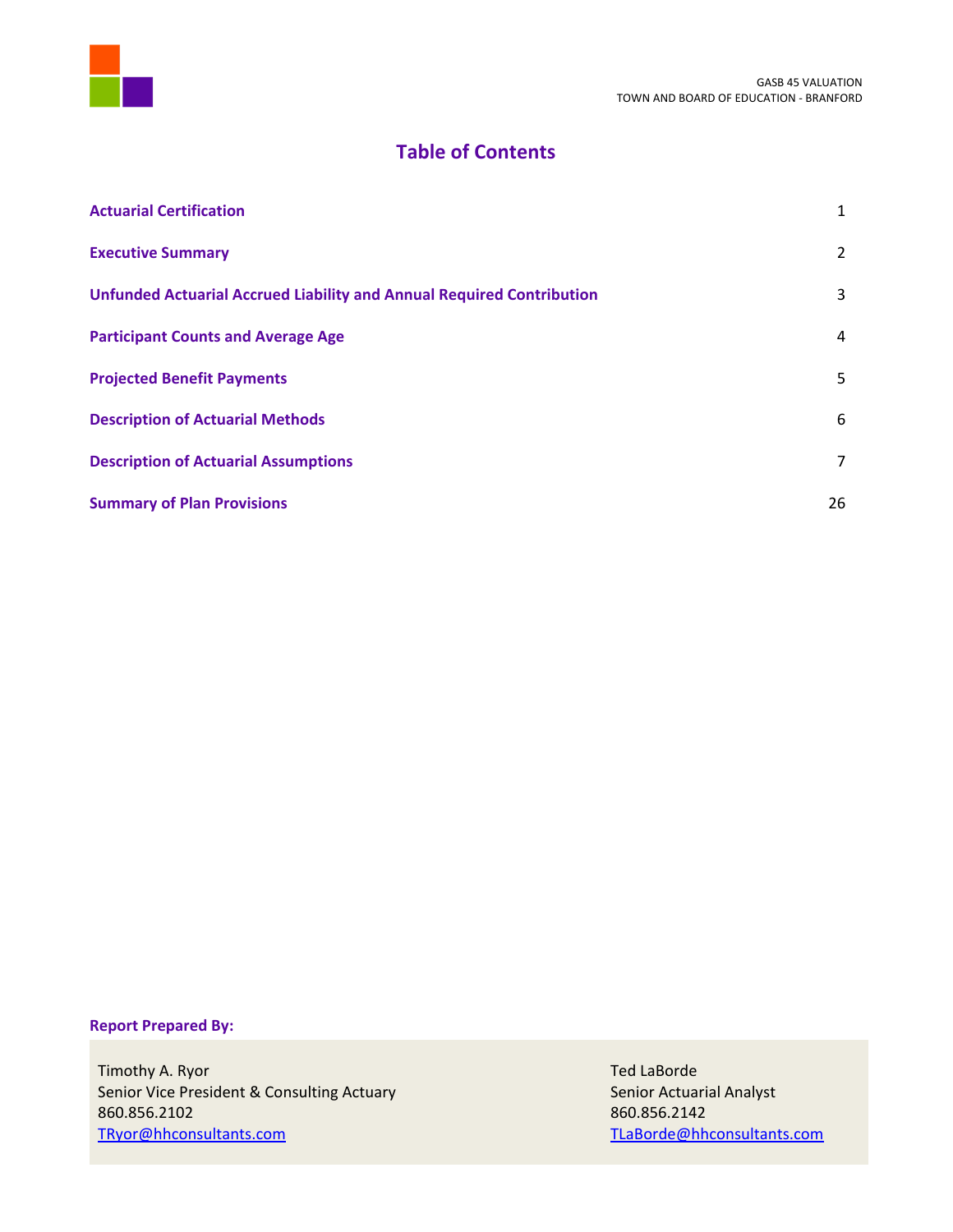

## **Actuarial Certification**

This report presents the results of the July 1, 2016 Actuarial Valuation for the Town of Branford's post‐ retirement benefit other than pension (OPEB) for Town and Board of Education Employees (the Plan) for the purpose of estimating the funded status of the Plan and determining the Annual Required Contribution (ARC) for the fiscal years ending June 30, 2018 and June 30, 2019. This report is intended to satisfy the requirements of Connecticut General Statute 7‐450a.This report may not be appropriate for any other purpose.

The valuation has been performed in accordance with generally accepted actuarial principles and practices. It is intended to comply with all applicable Actuarial Standards of Practice.

I certify that the actuarial assumptions and methods that were selected by me and represent my best estimate of anticipated actuarial experience under the Plan.

In preparing this valuation, I have relied on employee data provided by the Plan Sponsor, and on asset and contribution information provided by the Town. I have audited neither the employee data nor the financial information, although I have reviewed them for reasonableness.

The results in this valuation report are based on the Plan as summarized in the Plan Provisions section of this report and the actuarial assumptions and methods detailed in the Description of Actuarial Methods and Assumptions section of this report.

Future actuarial measurements may differ significantly from the current measurements presented in this report due to such factors as: plan experience differing from that anticipated by the economic or demographic assumptions; changes in economic or demographic assumptions; increases or decreases expected as part of the natural operation of the methodology used for these measurements (such as the end of an amortization period or additional cost or contribution requirements based on the Plan's funded status); and changes in plan provisions or applicable law. Due to the limited scope of this report, an analysis of the potential range of such future measurements has not been performed.

I am a member of the American Academy of Actuaries and meet its Qualification Standards to render the actuarial opinion contained herein.

Timothy A. Ryor, FSPA, FCA, MAAA Enrolled Actuary 17‐05126

April 21, 2017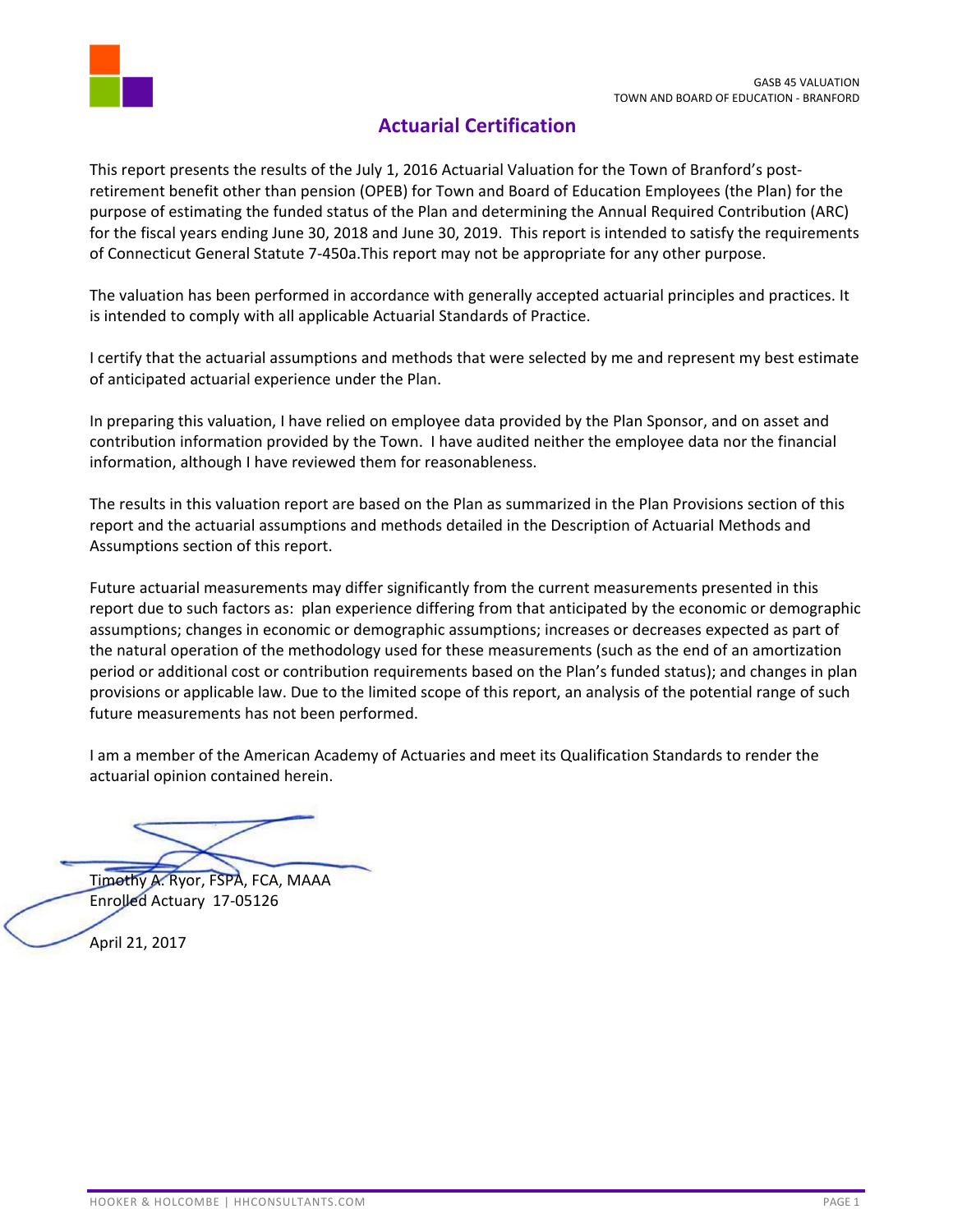

## **Executive Summary**

The July 1, 2016 accrued liability of \$27,035,934 is slightly higher than anticipated. The loss is primarily due to the change in discount rate from 7.00% to 6.75% and the change in Cost Method to Entry Age Normal. The Cost Method change was made to assist with the implementation of GASB 74/75. In addition, we made some other assumption changes including Mortality, Retirement and Medical Trend. The change in the Cost Method and Discount Rate increased the liability by approximately 8%, all other assumption changes resulted in an increase in liability of approximately 3%. The impact of the Board of Education moving the majority of active employees to a High Deductible Health Plan with H S Aresulted in a reduction in liability of approximately 3%.

| <b>Schedule of Funding Status and Funding Progress</b> |                                     |                                                         |                               |                        |                    |                                                                |
|--------------------------------------------------------|-------------------------------------|---------------------------------------------------------|-------------------------------|------------------------|--------------------|----------------------------------------------------------------|
| <b>Actuarial</b><br><b>Valuation</b><br>Date           | <b>Actuarial Value</b><br>of Assets | <b>Actuarial</b><br>Accrued<br><b>Liabilities (AAL)</b> | <b>Unfunded AAL</b><br>(UAAL) | <b>Funded</b><br>Ratio | Covered<br>Payroll | <b>UAAL</b> as a<br>Percentage<br>of Covered<br><b>Payroll</b> |
| 7/1/2010                                               | \$4,134,000                         | \$17,271,300                                            | \$13,137,300                  | 24%                    | \$39,028,800       | 34%                                                            |
| 7/1/2012                                               | 5,856,346                           | 20,977,792                                              | 15,121,446                    | 28%                    | 39,169,500         | 39%                                                            |
| 7/1/2014                                               | 9,510,785                           | 22,798,733                                              | 13,287,948                    | 42%                    | 48,861,400         | 27%                                                            |
| 7/1/2016                                               | 11,934,160                          | 27,035,934                                              | 15,101,774                    | 44%                    | 47,770,477         | 32%                                                            |

| <b>History of Actuarially Determined</b><br><b>Employer Contribution (ADEC)</b> |                                                                               |  |
|---------------------------------------------------------------------------------|-------------------------------------------------------------------------------|--|
| Year Ended<br>June 30                                                           | <b>Actuarially</b><br>Determined<br><b>Employer</b><br>Contribution<br>(ADEC) |  |
| 2014                                                                            | \$1,790,540                                                                   |  |
| 2015                                                                            | 1,835,900                                                                     |  |
| 2016                                                                            | 1,847,914                                                                     |  |
| 2017                                                                            | 1,907,215                                                                     |  |
| 2018                                                                            | 2,016,067                                                                     |  |
| 2019                                                                            | 2,048,581                                                                     |  |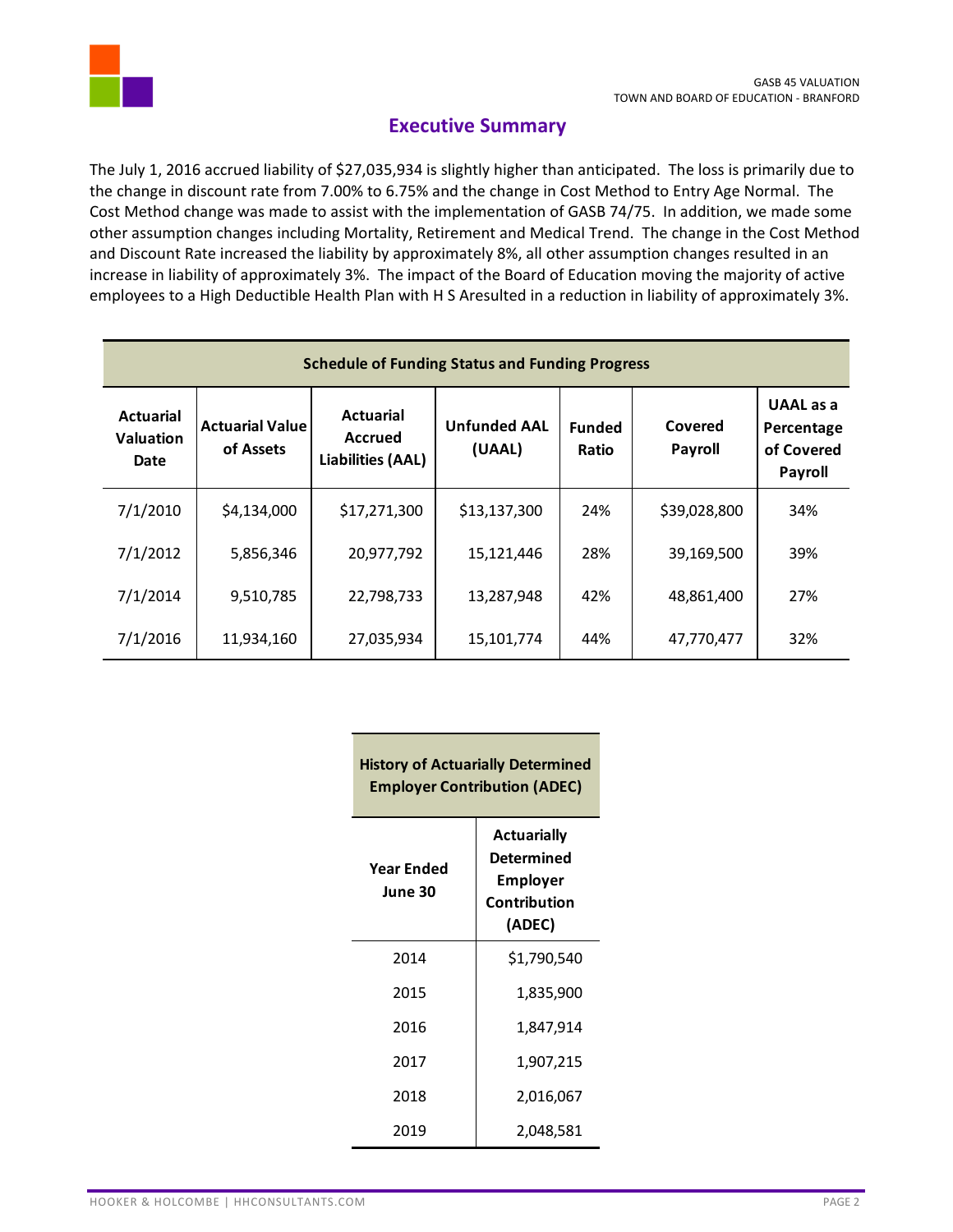## **Unfunded Actuarial Accrued Liability and Annual Required Contribution**

|                                                                | <b>GASB 45/74/75 Unfunded Actuarial Accrued Liability (UAAL)</b> |             |             |                      |                                     |                       |
|----------------------------------------------------------------|------------------------------------------------------------------|-------------|-------------|----------------------|-------------------------------------|-----------------------|
| <b>Actuarial Accrued</b><br>Liability (AAL) 7/1/2016           | <b>Police</b>                                                    | <b>Fire</b> | Town        | <b>BOE Certified</b> | <b>BOE Non-</b><br><b>Certified</b> | Grand<br><b>Total</b> |
| Actives                                                        | \$6,102,700                                                      | \$4,833,650 | \$1,045,908 | \$2,344,393          | \$160,101                           | \$14,486,752          |
| Retirees                                                       | 5,952,740                                                        | 1,229,106   | 36,465      | 5,233,005            | 97,866                              | 12,549,182            |
| Total                                                          | 12,055,440                                                       | 6,062,756   | 1,082,373   | 7,577,398            | 257,967                             | 27,035,934            |
| Assets 7/1/2016                                                | 6.094.409                                                        | 3,064,916   | 547,174     | 2,154,319            | 73,342                              | 11,934,160            |
| <b>Unfunded Actuarial Accrued</b><br>Liability (UAAL) 7/1/2016 | 5,961,031                                                        | 2,997,840   | 535,199     | 5,423,079            | 184.625                             | 15,101,774            |
| <b>Funded Ratio</b>                                            | 50.6%                                                            | 50.6%       | 50.6%       | 28.4%                | 28.4%                               | 44.1%                 |

| <b>GASB 45/74/75 Actuarially Determined Employer Contribution (ADEC)</b>                        |               |               |          |                      |                                     |                       |
|-------------------------------------------------------------------------------------------------|---------------|---------------|----------|----------------------|-------------------------------------|-----------------------|
| <b>Actuarially Determined Employer</b><br><b>Contribution (ADEC)</b><br>2017 / 2018 Fiscal Year | Police        | <b>Fire</b>   | Town     | <b>BOE Certified</b> | <b>BOE Non-</b><br><b>Certified</b> | Grand<br><b>Total</b> |
| Normal Cost                                                                                     | \$339,658     | \$270,161     | \$90,801 | \$118,631            | \$19,446                            | \$838,697             |
| 30 Year Amortization of UAAL                                                                    | 438,755       | 220,653       | 39,393   | 399,160              | 13,589                              | 1,111,550             |
| Interest                                                                                        | 26,271        | <u>16,565</u> | 4,394    | 17,475               | 1,115                               | 65,820                |
| <b>Total ADEC 2017 / 2018</b>                                                                   | 804,684       | 507,379       | 134,588  | 535,266              | 34,150                              | 2,016,067             |
| <b>Actuarially Determined Employer</b>                                                          |               |               |          |                      |                                     |                       |
| <b>Contribution (ADEC)</b>                                                                      |               |               |          |                      | <b>BOE Non-</b>                     | Grand                 |
| 2018 / 2019 Fiscal Year                                                                         | <b>Police</b> | <b>Fire</b>   | Town     | <b>BOE Certified</b> | <b>Certified</b>                    | Total                 |
| Normal Cost                                                                                     | \$352,395     | \$280,292     | \$94,206 | \$123,080            | \$20,175                            | \$870,148             |
| 29 Year Amortization of UAAL                                                                    | 438,755       | 220,653       | 39,393   | 399,160              | 13,589                              | 1,111,550             |
| Interest                                                                                        | 26,701        | 16,907        | 4,509    | 17,626               | 1,140                               | 66,883                |
| <b>Total ADEC 2018 / 2019</b>                                                                   | 817,851       | 517,852       | 138,108  | 539,866              | 34,904                              | 2,048,581             |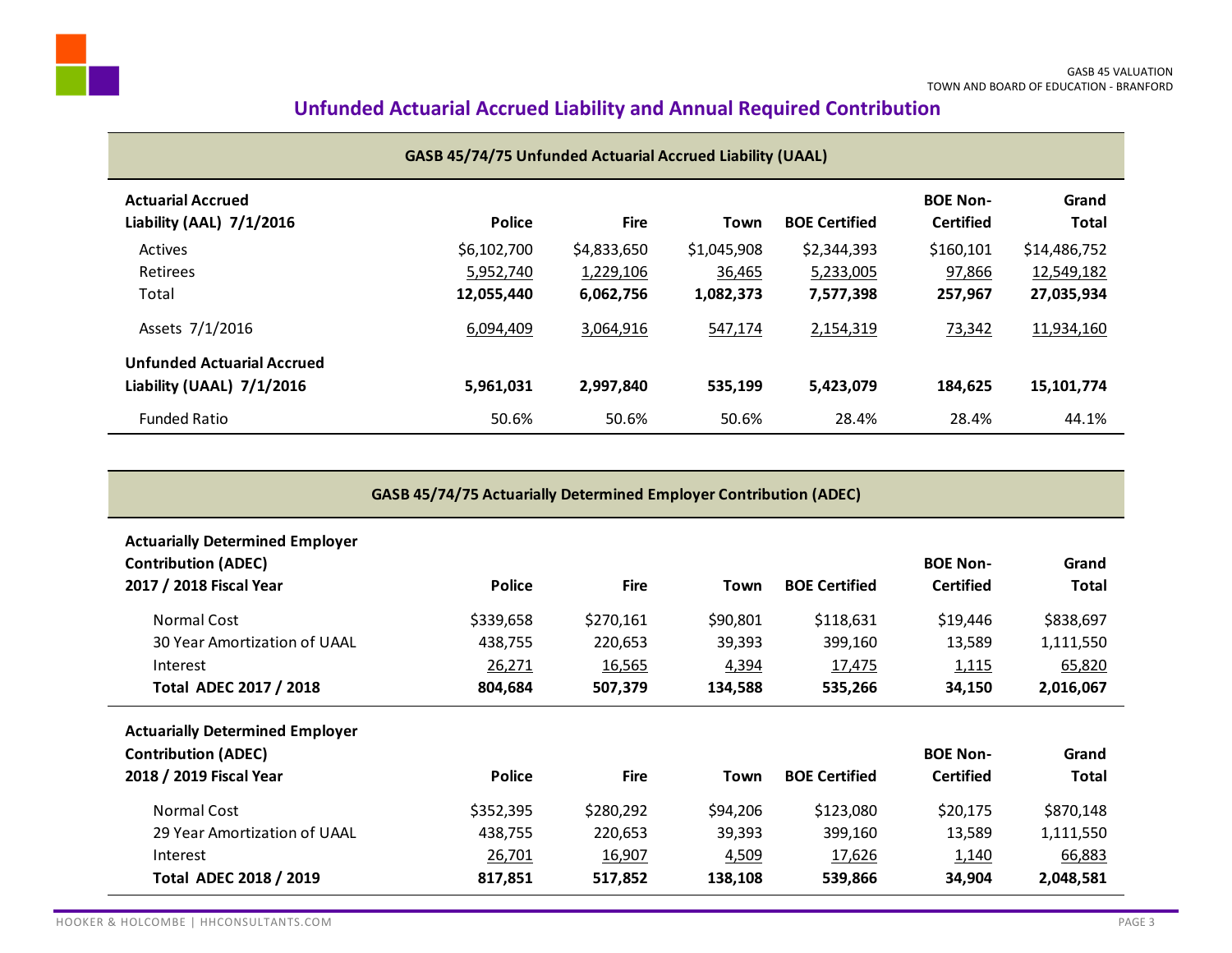

| <b>Participant Counts</b> |                            |           |              |
|---------------------------|----------------------------|-----------|--------------|
| Group                     | <b>Active Participants</b> | Retirees* | <b>Total</b> |
| Police                    | 49                         | 29        | 78           |
| Fire                      | 36                         | 4         | 40           |
| Town                      | 129                        |           | 130          |
| <b>BOE Certified</b>      | 322                        | 45        | 367          |
| <b>BOE Non-Certified</b>  | 39                         | 4         | 43           |
| Total                     | 575                        | 83        | 658          |

# **Participant Counts and Average Age as of July 1, 2016**

\*Does not include spouses of existing retirees.

| <b>Average Age</b>       |                                     |                                      |  |
|--------------------------|-------------------------------------|--------------------------------------|--|
| Group                    | <b>Active</b><br><b>Average Age</b> | <b>Retiree</b><br><b>Average Age</b> |  |
| Police                   | 42.7                                | 68.8                                 |  |
| <b>Fire</b>              | 44.3                                | 57.8                                 |  |
| Town                     | 51.7                                | 57.0                                 |  |
| <b>BOE Certified</b>     | 45.9                                | 66.9                                 |  |
| <b>BOE Non-Certified</b> | 54.0                                | 60.8                                 |  |

# **As of July 1, 2014**

| <b>Participant Counts</b> |                            |           |              |
|---------------------------|----------------------------|-----------|--------------|
| <b>Group</b>              | <b>Active Participants</b> | Retirees* | <b>Total</b> |
| Police                    | 50                         | 35        | 85           |
| Fire                      | 36                         | 4         | 40           |
| Town                      | 130                        | 4         | 134          |
| <b>BOE Certified</b>      | 341                        | 44        | 385          |
| <b>BOE Non-Certified</b>  | 45                         | 1         | 46           |
| Total                     | 602                        | 88        | 690          |

\*Does not include spouses of existing retirees.

| <b>Average Age</b>       |                                     |                                      |  |
|--------------------------|-------------------------------------|--------------------------------------|--|
| Group                    | <b>Active</b><br><b>Average Age</b> | <b>Retiree</b><br><b>Average Age</b> |  |
| Police                   | 42.3                                | 69.7                                 |  |
| Fire                     | 44.0                                | 55.8                                 |  |
| Town                     | 52.5                                | 59.0                                 |  |
| <b>BOE Certified</b>     | 44.5                                | 66.5                                 |  |
| <b>BOE Non-Certified</b> | 52.5                                | 59.0                                 |  |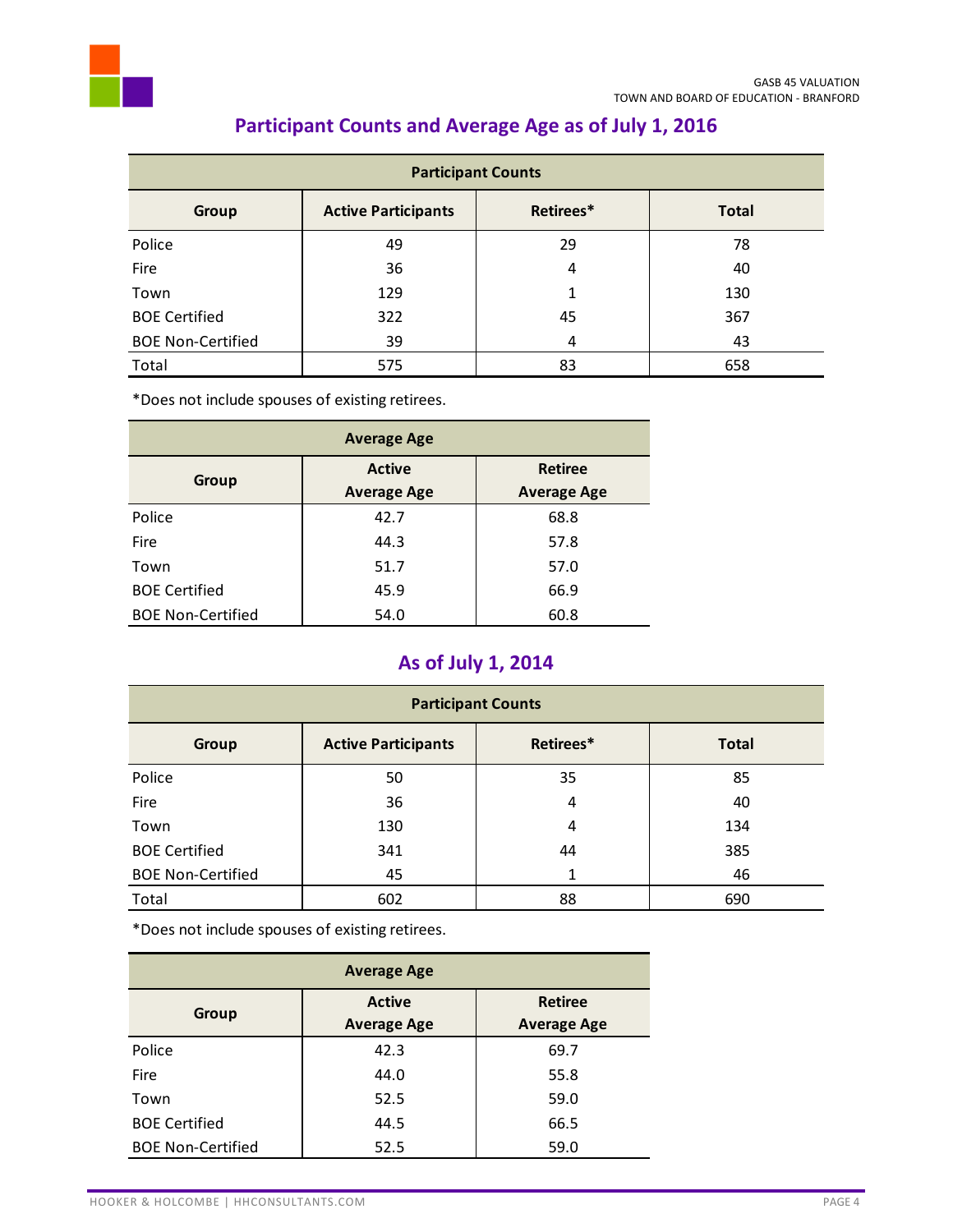

# **Projected Benefit Payments**

| <b>Fiscal Year</b><br><b>Beginning</b><br><b>July 1st</b> | <b>Currently Active</b><br><b>Employees</b> | <b>Currently Retired</b><br><b>Employees</b> | <b>Total</b> |
|-----------------------------------------------------------|---------------------------------------------|----------------------------------------------|--------------|
| 2017                                                      | \$196,990                                   | \$844,932                                    | \$1,041,922  |
| 2018                                                      | 329,422                                     | 867,893                                      | 1,197,315    |
| 2019                                                      | 453,371                                     | 908,123                                      | 1,361,494    |
| 2020                                                      | 602,575                                     | 938,211                                      | 1,540,786    |
| 2021                                                      | 714,796                                     | 955,807                                      | 1,670,603    |
| 2022                                                      | 850,685                                     | 973,763                                      | 1,824,448    |
| 2023                                                      | 1,025,543                                   | 997,379                                      | 2,022,922    |
| 2024                                                      | 1,150,198                                   | 972,499                                      | 2,122,697    |
| 2025                                                      | 1,309,538                                   | 968,497                                      | 2,278,035    |
| 2026                                                      | 1,473,420                                   | 981,744                                      | 2,455,164    |
| 2027                                                      | 1,627,497                                   | 994,734                                      | 2,622,231    |
| 2028                                                      | 1,791,944                                   | 1,020,994                                    | 2,812,938    |
| 2029                                                      | 1,847,014                                   | 1,011,165                                    | 2,858,179    |
| 2030                                                      | 1,971,761                                   | 954,244                                      | 2,926,005    |
| 2031                                                      | 2,073,811                                   | 962,849                                      | 3,036,660    |
| 2032                                                      | 2,135,129                                   | 945,664                                      | 3,080,793    |
| 2033                                                      | 2,217,670                                   | 944,849                                      | 3,162,519    |
| 2034                                                      | 2,236,460                                   | 940,065                                      | 3,176,525    |
| 2035                                                      | 2,363,247                                   | 931,292                                      | 3,294,539    |
| 2036                                                      | 2,391,362                                   | 918,511                                      | 3,309,873    |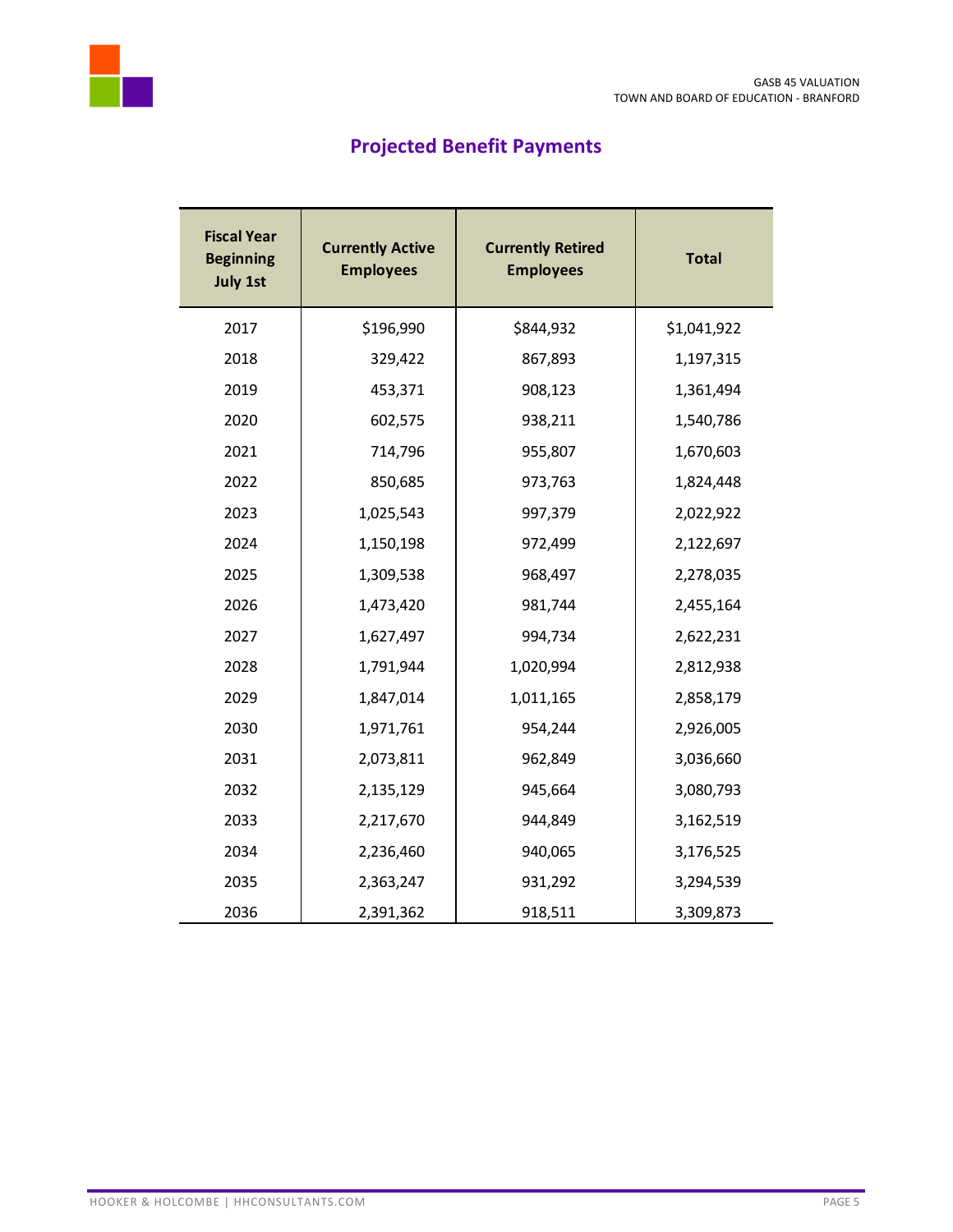

## **Description of Actuarial Methods**

## **Actuarial Cost Method: Entry Age Normal**

#### **Normal Cost**

The normal cost is the sum of the individual normal costs for all active participants. For an active participant, the normal cost is the participant's normal cost accrual rate, multiplied by the participant's current compensation. The normal cost accrual rate equals the present value of future benefits for the participant, determined as of the participant's entry age, divided by the present value of the compensation expected to be paid to the participant for each year of the participant's anticipated future service, determined as of the participant's entry age.

#### **Accrued Liability**

A participant's accrued liability equals the present value, at the participant's attained age, of future benefits, less the present value at the participant's attained age of the individual normal costs payable in the future. A beneficiary's accrued liability equals the present value, at the beneficiary's attained age, of future benefits.

The entry age used for each active participant is the participant's age at the time he or she would have commenced participation if the plan had always been in existence under current terms, or the age as of which he or she first earns service credits for purposes of benefit accrual under the current terms of the plan.

Prior: Projected Unit Credit

#### **Amortization Method**

The Unfunded Accrued Liability is amortized each year over 30 years on a closed basis as of July 1, 2016, as a level dollar amount.

#### **Asset Valuation Method**

Market Value.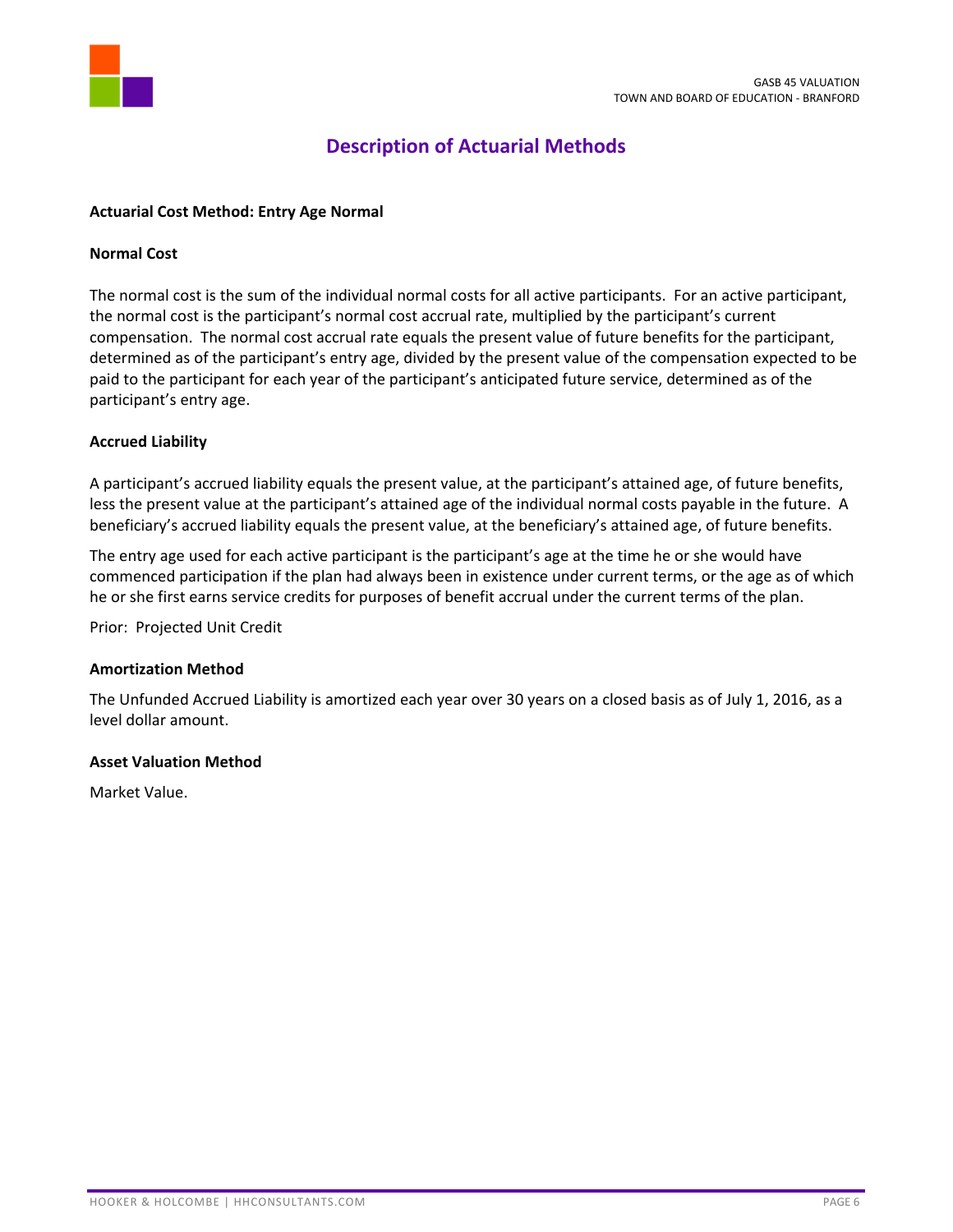

## **Description of Actuarial Assumptions – Town Employees and Non‐Certified BOE**

#### **Changes in Actuarial Assumptions as of July 1, 2016**

The valuation reflects changes in the actuarial assumptions listed below. (The assumptions used before and after these changes are more fully described in the next section.)

- Mortality
- Interest
- Medical Trend

The assumptions indicated were changed to represent the Enrolled Actuary's current best estimate of anticipated experience of the plan.

#### **Interest**

6.75%. (Prior: 7.00%)

Since the OPEB Plan is funded, the selection of the discount rate is based on the expected long-term return on plan assets.

The change in assumption increased liabilities.

## **Rate of compensation increase** (including inflation)

3.75%.

The plan does not have statistically credible data on which to form a rate of compensation increase assumption. The assumption is based on historical national wage increases and input from the plan sponsor regarding future expectations.

## **Inflation**

2.75%. (Prior: 3.00%)

This assumption is based on long term historical inflation numbers. While near term averages have been lower, we do not believe this trend will continue indefinitely and expect that there will be a reversion to the longterm average.

The assumption was changed to better reflect expected experience.

## **Mortality**

Pre/Post: RP‐2014 Adjusted to 2006 Total Dataset Mortality Table projected to valuation date with Scale MP‐2016.

Prior: Pre-65 mortality per table below:

| Age | <b>Rate of mortality</b> |
|-----|--------------------------|
| 20  | .01%                     |
| 25  | .01                      |
| 30  | .01                      |
| 35  | .02                      |
| 40  | .02                      |
| 45  | .03                      |
| 50  | .05                      |
| 55  | .08                      |
| 60  | .12                      |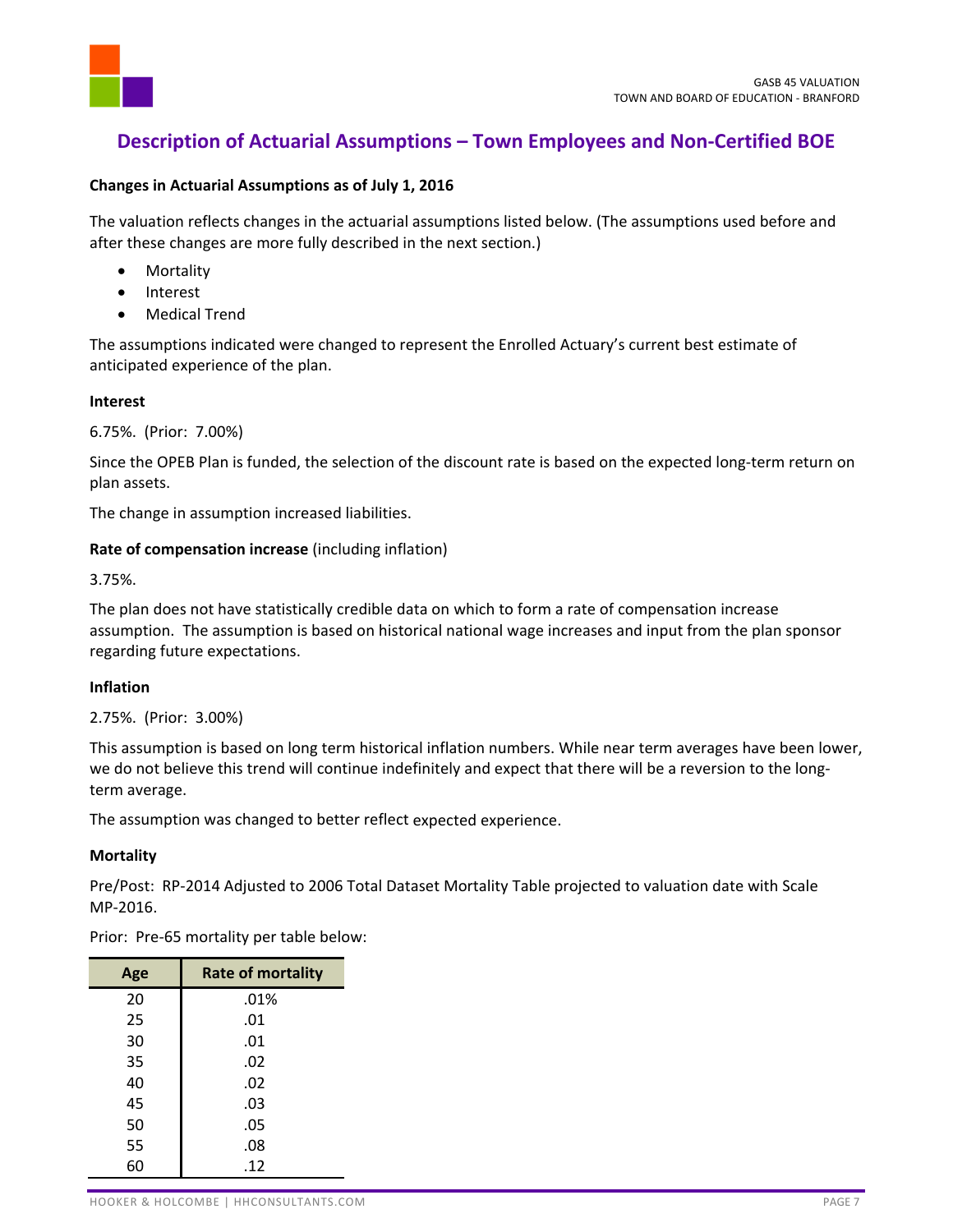

## **Mortality (cont.)**

Post-retirement: RP 2000 Combined, set forward one year for males and set back one year for females, projected to valuation date with Scale AA.

## **Mortality Improvement**

Projected to date of decrement using Scale MP‐2016 (generational).

Prior:

Pre‐65: None

Post-retirement: Projected to date of decrement using Scale AA (generational mortality).

We have selected this mortality assumption because it is based on the latest published pension mortality study released by the Society of Actuaries.

The mortality assumption was updated to better reflect anticipated experience. The change in assumption increased liabilities.

#### **Retirement**

| Age   | <b>Rate of Retirement</b> |
|-------|---------------------------|
| 45-53 | 15%                       |
| 54    | 10                        |
| 55    | 7                         |
| 56    | 6                         |
| 57-59 | 5                         |
| 60-62 | 10                        |
| 63-64 | 15                        |
| 65    | 20                        |
| 66-74 | 15                        |
| $75+$ | 100                       |

The actuarial assumption in regards to rates of retirement shown above are based on the rates used by the state of Connecticut Municipal Employee Retirement System actuaries.

| Sample Age-Based Withdrawal Rates (until eligible to retire) |  |  |  |
|--------------------------------------------------------------|--|--|--|
|--------------------------------------------------------------|--|--|--|

| Age | <b>Male Rate</b> | <b>Female Rate</b> |
|-----|------------------|--------------------|
| 20  | 18.0%            | 20.0%              |
| 30  | 12.0             | 15.0               |
| 40  | 7.5              | 10.0               |
| 50  | 5.0              | 5.0                |
| 60  | 5.0              | 5.0                |

The actuarial assumption in regards to rates of termination shown above are based on the rates used by the State of Connecticut Municipal Employee Retirement System actuaries.

## **Additional Assumptions**

70% of males and 60% of females assumed married with wives assumed to be three years younger than their husbands.

The actuarial assumptions in regards to utilization shown above are based on standard assumptions modified for certain plan features such as eligibility for full and early retirement where applicable and input from the plan sponsor.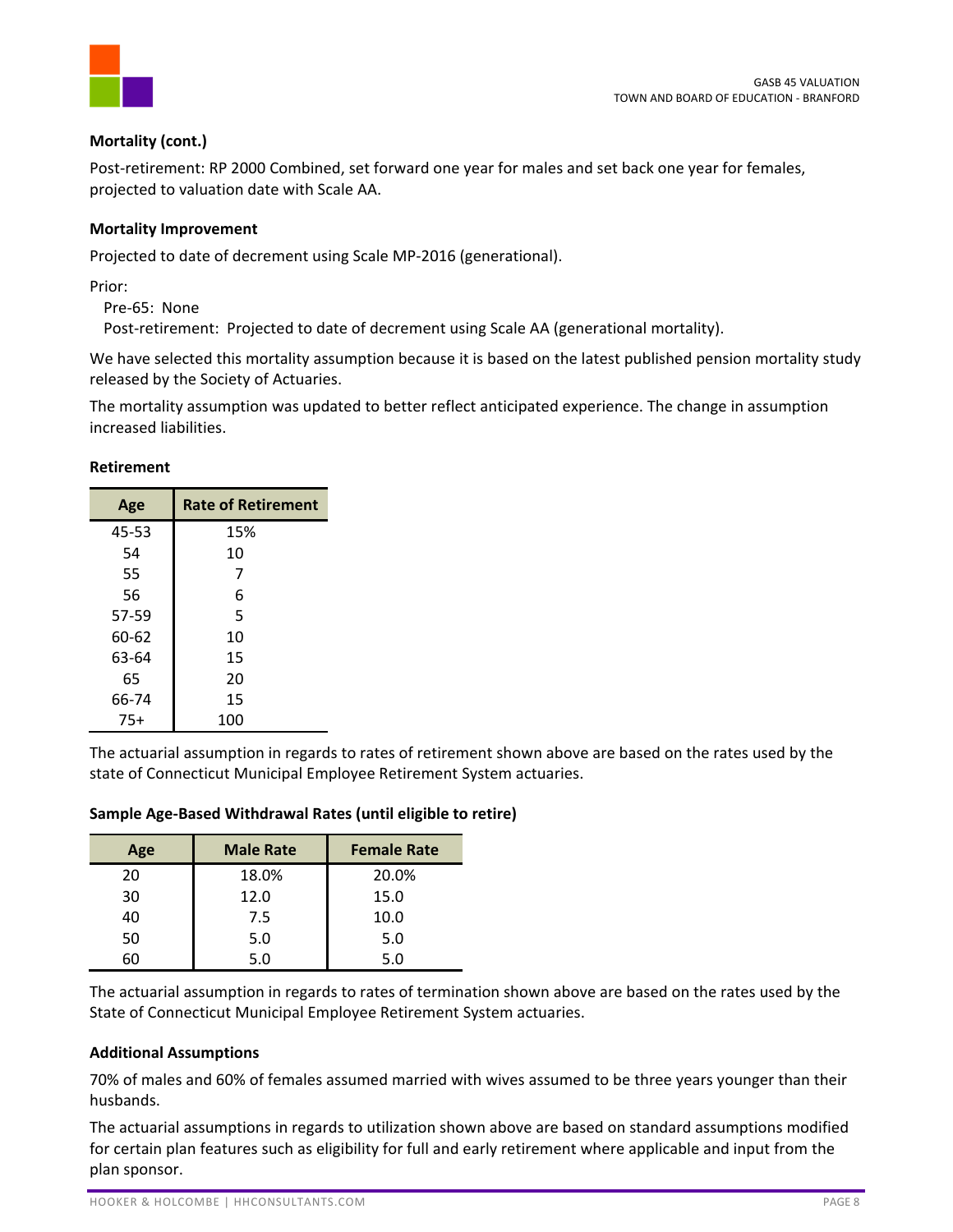

## **Medical inflation**

7.75% for 2016, decreasing 0.5% per year, to an ultimate rate of 4.75% for 2022 and later.

(Prior: 9.0% for 2014, decreasing 1% per year, to an ultimate rate of 5.0% for 2018 and later.)

Health care trend rates reflect both the current and long‐term outlook for increases in health care costs. The short term rates are based on recent industry surveys, plan experience and near-term expectations. The long term trend rate is based on our general inflation assumption of 2.75% plus 2% to reflect expectations for longterm medical inflation.

The change in assumption increased liabilities.

## **Expected per Capita claims (without Medicare Coordination)**

We assume that actual claims will be distributed according to the following morbidity table:

| w<br>۰, |  |
|---------|--|
|         |  |

| <b>Sample Age</b> | <b>Expected Claim</b><br>(Male) | <b>Expected Claim</b><br>(Female) |
|-------------------|---------------------------------|-----------------------------------|
| 45                | \$6,553                         | \$9,134                           |
| 50                | 8,558                           | 10,642                            |
| 55                | 11,229                          | 12,398                            |
| 60                | 14,466                          | 14,460                            |
| 64                | 17,666                          | 16,929                            |

BOE:

| <b>Active Employees</b> |                                 |                                   |
|-------------------------|---------------------------------|-----------------------------------|
| <b>Sample Age</b>       | <b>Expected Claim</b><br>(Male) | <b>Expected Claim</b><br>(Female) |
| 45                      | \$4,768                         | \$6,646                           |
| 50                      | 6,227                           | 7,744                             |
| 55                      | 8,171                           | 9,021                             |
| 60                      | 10,526                          | 10,522                            |
| 64                      | 12,854                          | 12,318                            |

| <b>Current Retirees</b> |                                 |                                   |
|-------------------------|---------------------------------|-----------------------------------|
| <b>Sample Age</b>       | <b>Expected Claim</b><br>(Male) | <b>Expected Claim</b><br>(Female) |
| 45                      | \$7,022                         | \$9,787                           |
| 50                      | 9,170                           | 11,404                            |
| 55                      | 12,033                          | 13,285                            |
| 60                      | 15,501                          | 15,495                            |
| 64                      | 18,931                          | 18,140                            |

The sample per capita claim for plans not integrated with Medicare was developed as follows: Using the total count of active participants eligible for post-retirement medical benefits and retirees currently electing medical coverage in a non‐medicare supplement plan, we calculate the total projected claims by multiplying the total count by the average annual premium. Using the cost increases derived from a study sponsored by the Society of Actuaries prepared by Dale H. Yamamoto from May 2013: "Health Care Costs from Birth to Death", we allocate the total projected claims by age and gender.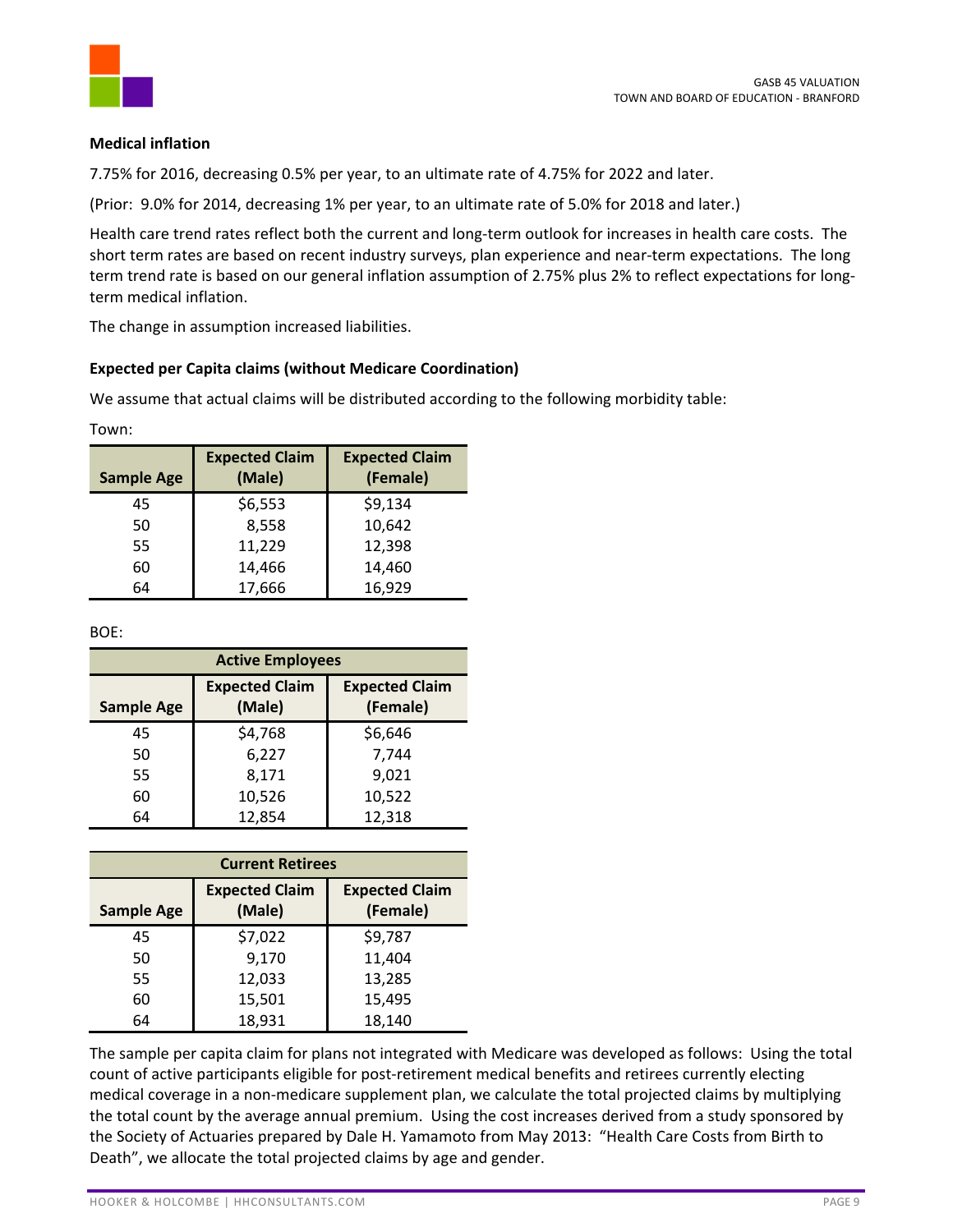

## **Expected per Capita claims (without Medicare Coordination) (cont.)**

(Prior: The sample per capita claim for plans not integrated with Medicare was developed as follows: Using the total count of active participants eligible for post-retirement medical benefits and retirees currently electing medical coverage in a non-medicare supplement plan, we calculate the total projected claims by multiplying the total count by the average annual premium. Using the cost increases derived from a study sponsored by the Society of Actuaries prepared by J.P Petertil from August 1, 2003: "Aging Curves for Health Care Costs in Retirement", we allocate the total projected claims by age.)

For plans integrated with Medicare, the post Medicare eligible premium is assumed to be unaffected by age.

The per capita claims method was changed to reflect the most recent study and better reflect actual experience. The change in assumption increased liabilities.

## **Percentage of Actives Eligible at Retirement who continue with Medical Coverage**

100%.

The actuarial assumptions in regards to utilization shown above are based on standard assumptions modified for certain plan features such as eligibility for full and early retirement where applicable and input from the plan sponsor.

## **Medical Premiums**

|                                                    | <b>Employee</b>      | <b>Employee Plus Spouse</b> |
|----------------------------------------------------|----------------------|-----------------------------|
| Town<br><b>Century Preferred</b><br>H.S.A          | \$865.85<br>\$791.40 | \$1,731.69<br>\$1,582.80    |
| <b>BOE Non-Certified</b><br>Average for all group: |                      |                             |
| Active<br>Retirees                                 | \$678.73<br>\$999.86 | \$1,358.56<br>\$2,000.73    |

## **Patient Protection and Affordable Care Act (PPACA)**

High Cost Plan Excise Tax ("Cadillac Tax"): Effective in 2020, there will be a 40% excise tax on per capita medical benefit costs in excess of certain thresholds, which (in 2018) are \$10,200 for single coverage and \$27,500 for family coverage for Medicare eligible retirees. Thresholds (in 2018) for retirees who are between ages 55 and 65 are \$11,850 and \$30,950 for single and family coverage respectively. After 2018, the thresholds are indexed by CPI (CPI +1% in 2018 only). CPI is assumed to equal the inflation assumption.

The impact of this future excise tax has been reflected in plan liabilities.

Other Requirements of PPACA:

For purposes of this valuation, extended coverage for adult children and 100% coverage of preventive care are assumed to be reflected in per capita costs.

For purposes of this valuation, elimination of lifetime maximum benefits and removal of the limits on essential healthcare are assumed to have no impact on plan liabilities.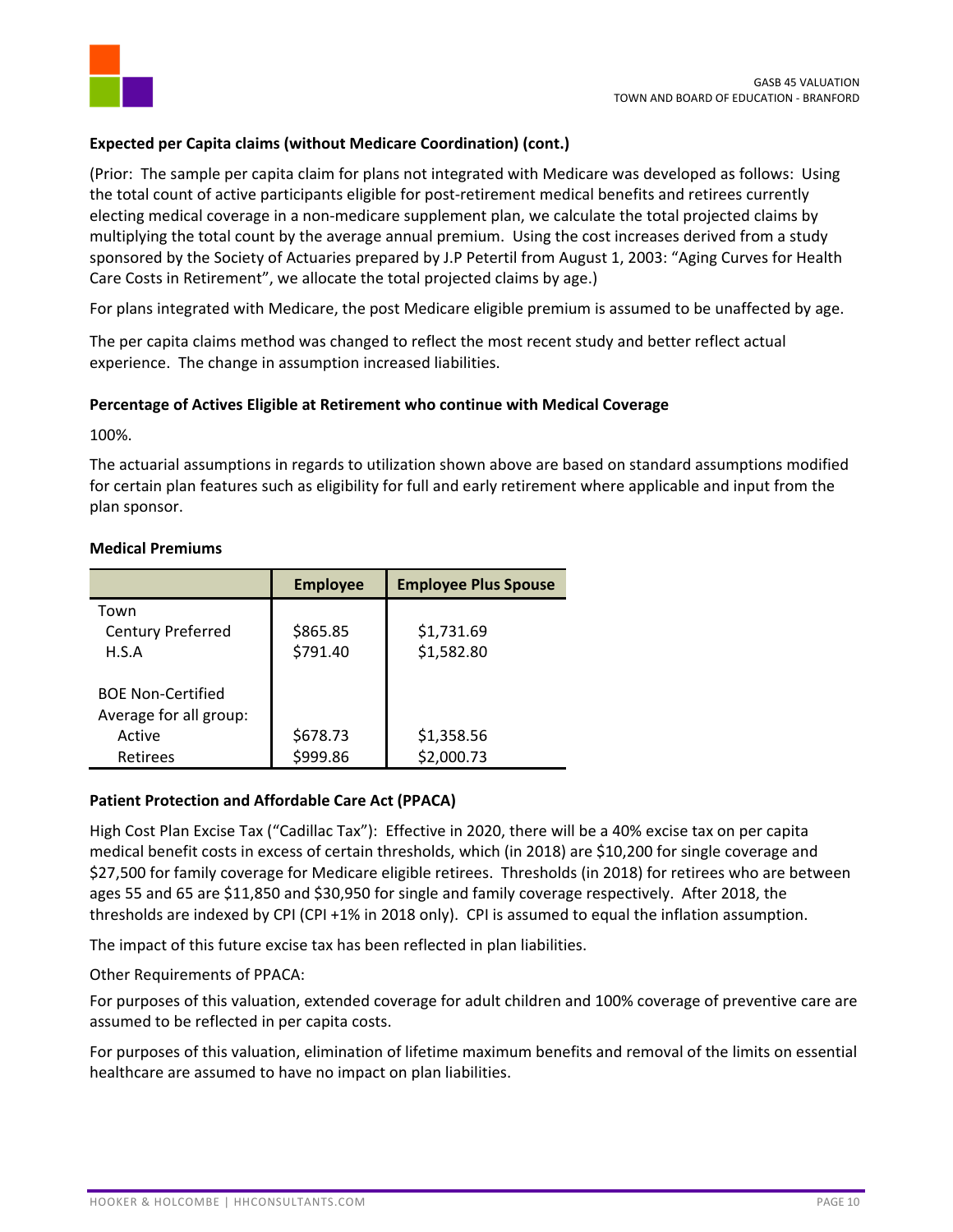

## **Description of Actuarial Assumptions – Police**

## **Changes in Actuarial Assumptions as of July 1, 2016**

The valuation reflects changes in the actuarial assumptions listed below. (The assumptions used before and after these changes are more fully described in the next section.)

- Mortality
- Retirement
- Interest
- Medical Trend

The assumptions indicated were changed to represent the Enrolled Actuary's current best estimate of anticipated experience of the plan.

#### **Interest**

6.75%. (Prior: 7.00%)

Since the OPEB Plan is funded, the selection of the discount rate is based on the expected long-term return on plan assets.

The change in assumption increased liabilities.

## **Rate of compensation increase** (including inflation)

According to the following service – based schedule:

| <b>Service</b> | Rate of Increase |
|----------------|------------------|
| 0              | 9.25%            |
| 1              | 8.25             |
| 2              | 7.25             |
| 3              | 6.25             |
| 4              | 5.25             |
| 5              | 4.25             |
| 6-14           | 3.75             |
| $15+$          | 3.25             |

The plan does not have statistically credible data on which to form this assumption. The assumption is based on input from the plan sponsor regarding future expectations and the comparable assumption used in the July 1, 2014 CT MERS Actuarial Valuation.

## **Inflation**

2.75%. (Prior: 3.00%)

This assumption is based on long term historical inflation numbers. While near term averages have been lower, we do not believe this trend will continue indefinitely and expect that there will be a reversion to the longterm average.

The assumption was changed to better reflect expected experience.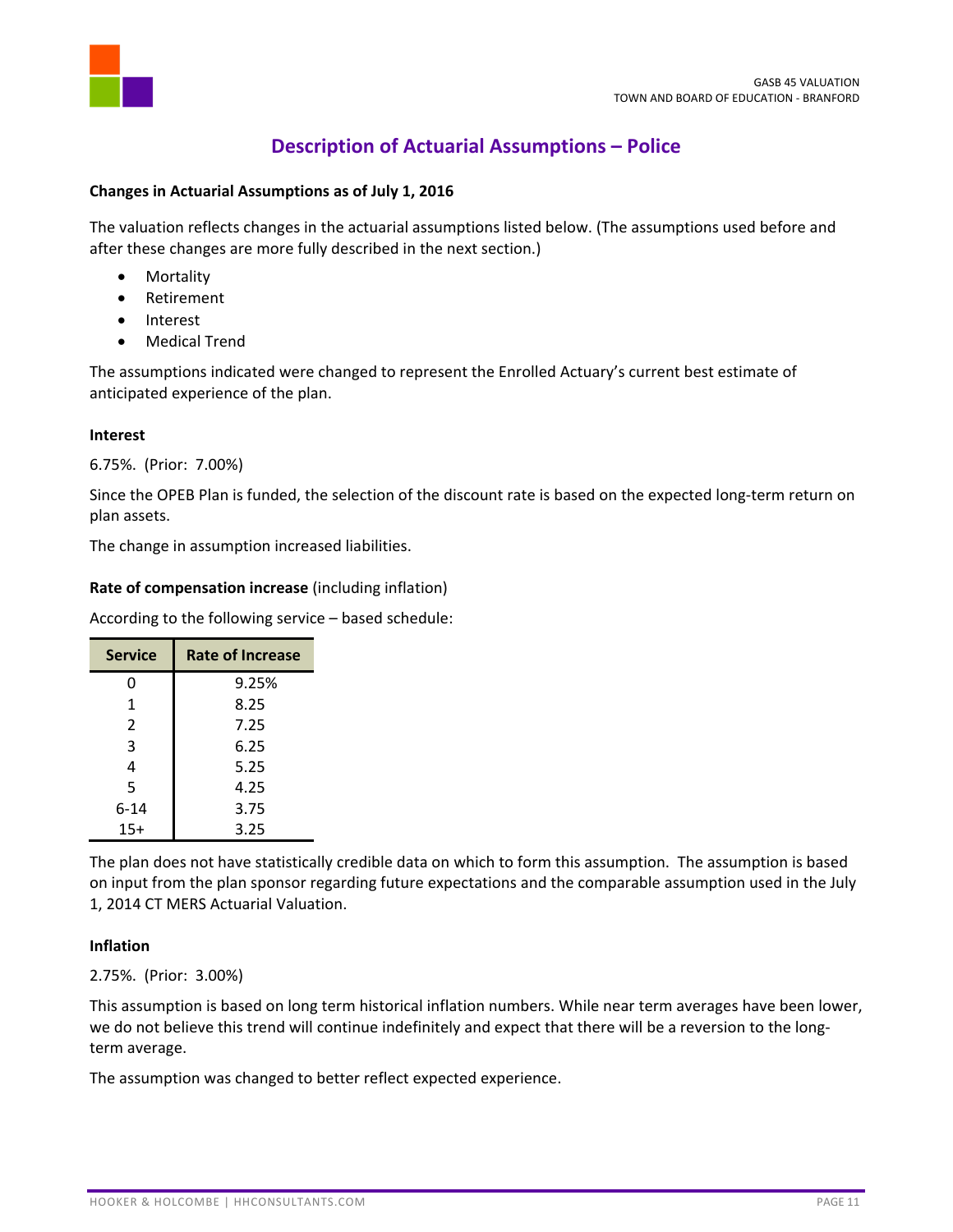

#### **Mortality**

RP‐2014 Adjusted to 2006 Total Dataset Mortality Table projected to valuation date with Scale MP‐2016.

| Age | <b>Rate of mortality</b> |
|-----|--------------------------|
| 20  | .01%                     |
| 25  | .01                      |
| 30  | .01                      |
| 35  | .02                      |
| 40  | .02                      |
| 45  | .03                      |
| 50  | .05                      |
| 55  | .08                      |
| 60  | .12                      |
| 65  | .20                      |

Prior: Pre-65 mortality per table below (from CT State MERS Pension Valuation):

Post-retirement: RP 2000 Combined, set forward one year for males and set back one year for females, projected to the valuation date with Scale AA.

#### **Disabled Mortality**

RP‐2014 Adjusted to 2006 Disabled Retiree Mortality Table projected to valuation date with Scale MP‐2016.

Prior: RP2000 Combined Disability Mortality (+5 for males +1 for females).

#### **Mortality Improvement**

Projected to date of decrement using Scale MP‐2016 (generational).

Prior:

Pre‐65 and Disabled retirees: None

Post-retirement: Projected to date of decrement using Scale AA (generational mortality).

We have selected this mortality assumption because it is based on the latest published pension mortality study released by the Society of Actuaries.

The mortality assumption was updated to better reflect anticipated experience. The change in assumption increased liabilities.

#### **Retirement**

| <b>Service</b> | <b>Rate of Retirement</b> |
|----------------|---------------------------|
| $25 - 27$      | 20%                       |
| 28             | 25                        |
| 29             | 30                        |
| 30             | 40                        |
| 31-34          | 20                        |
| 35-39          | 10                        |
|                | 100                       |

100% assumed to retire at age 65.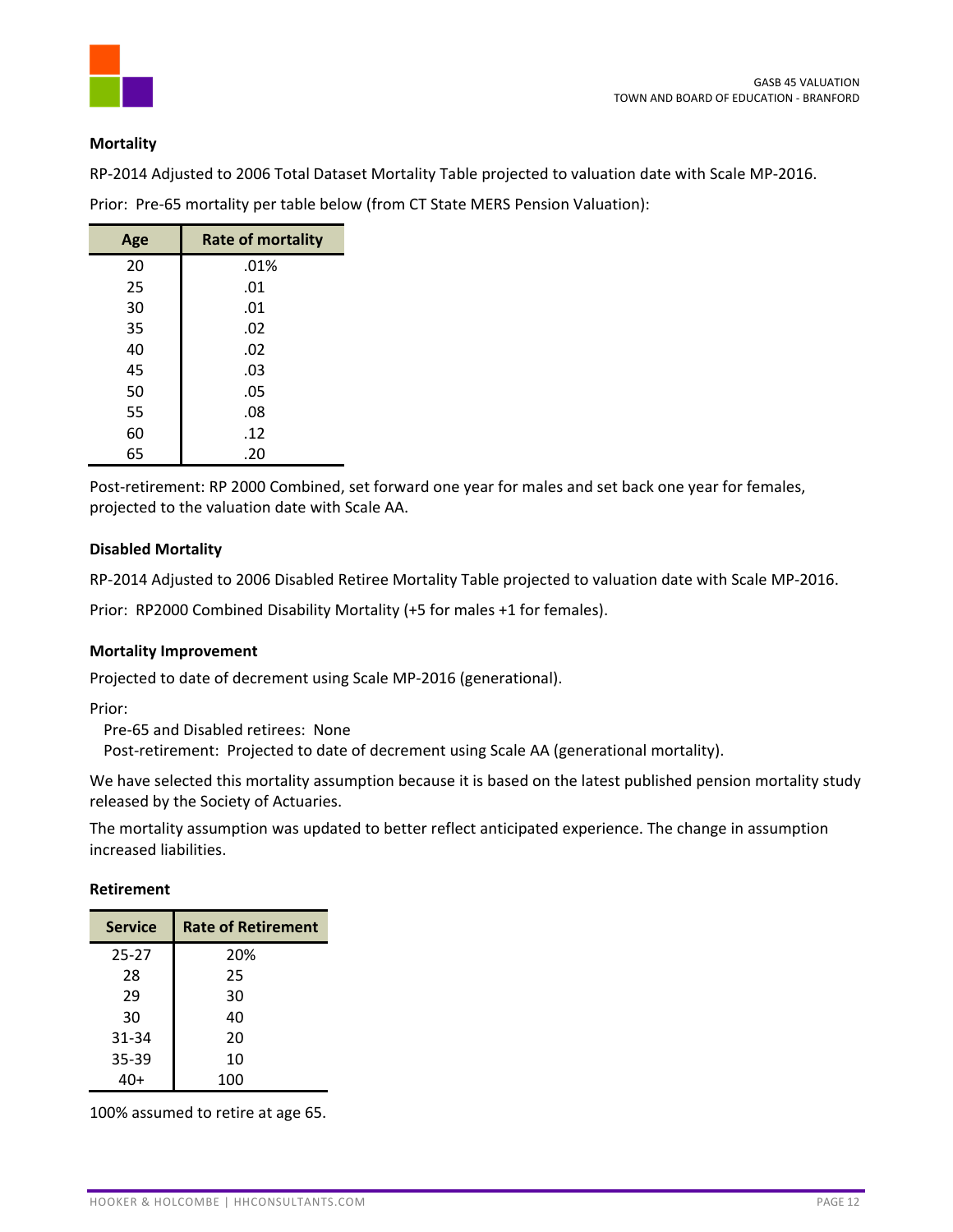## **Retirement (cont.)**

Prior: Per table below (shown as sample rates):

| Age | <b>Rate of Retirement</b> |
|-----|---------------------------|
| 45  | 25%                       |
| 50  | 20                        |
| 55  | 12                        |
| 60  | 20                        |
| 65  | 100                       |

The retirement assumption was updated to better reflect actual experience from the Pension Plan. The change in assumption increased liabilities.

#### **Sample Age‐Based Withdrawal Rates (until eligible to retire)**

Annual rates of withdrawal per table below (per MERS Valuation):

| Age | <b>Rate of Withdrawal</b> |  |  |
|-----|---------------------------|--|--|
| 20  | 7.00%                     |  |  |
| 30  | 5.00                      |  |  |
| 40  | 2.00                      |  |  |
| 50  | 0.00                      |  |  |

The actuarial assumption in regards to rates of termination shown above are based on the rates used by the State of Connecticut Municipal Employee Retirement System actuaries.

#### **Service ‐ Connected Disability**

| Age | <b>Rate of Disability</b> |  |
|-----|---------------------------|--|
| 20  | .11%                      |  |
| 30  | .15                       |  |
| 40  | .32                       |  |
| 50  | 1.11                      |  |
| 6በ  | 6.88                      |  |

The actuarial assumption in regards to rates of disability shown above are based on the rates used by the State of Connecticut Municipal Employee Retirement System actuaries.

#### **Additional Assumptions**

70% of males and 60% of females are assumed married with wives assumed to be three years younger than their husbands.

The actuarial assumptions in regards to utilization shown above are based on standard assumptions modified for certain plan features such as eligibility for full and early retirement where applicable and input from the plan sponsor.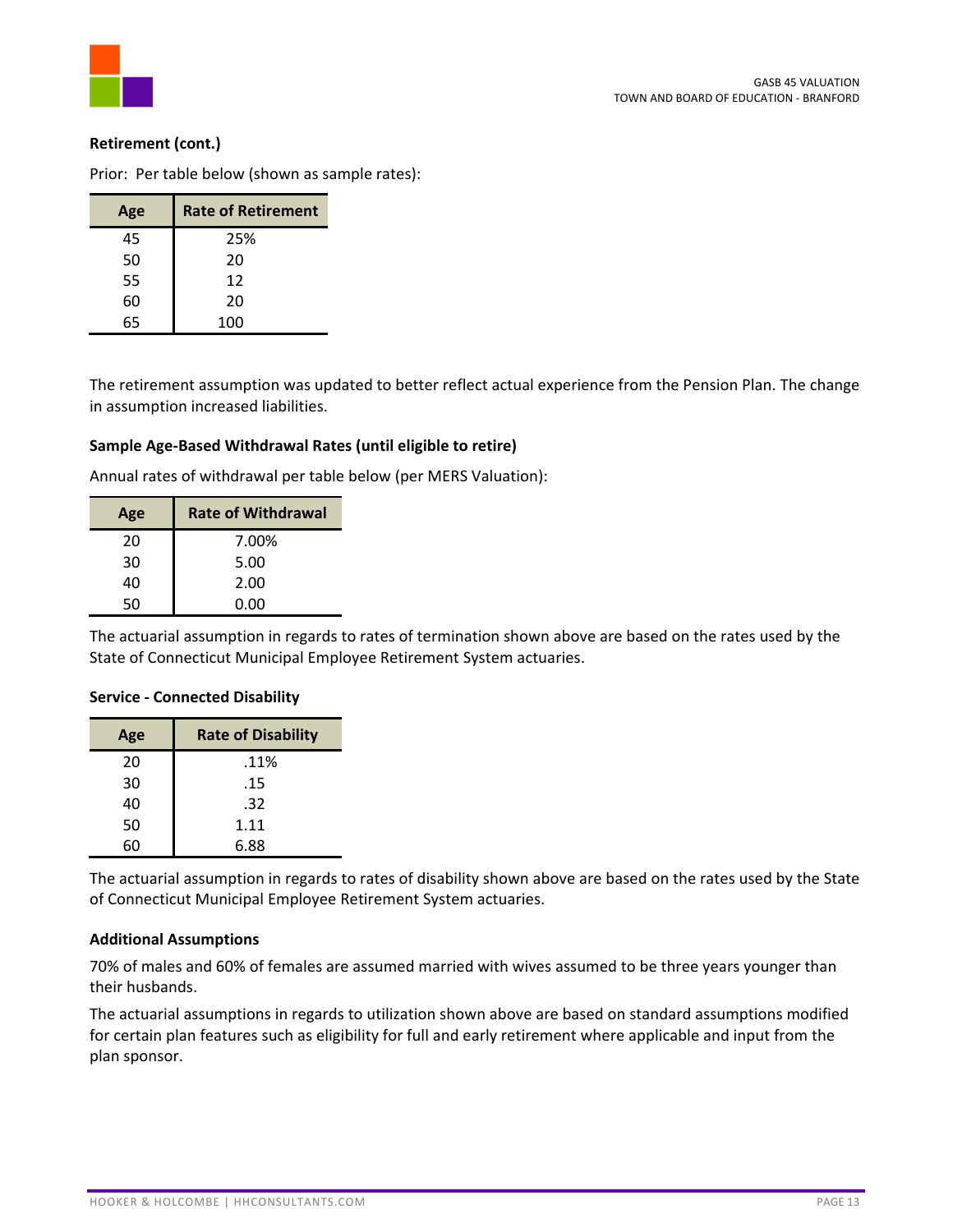

## **Medical inflation**

7.75% for 2016, decreasing 0.5% per year, to an ultimate rate of 4.75% for 2022 and later.

(Prior: 9.0% for 2014, decreasing 1% per year, to an ultimate rate of 5.0% for 2018 and later.)

Health care trend rates reflect both the current and long‐term outlook for increases in health care costs. The short term rates are based on recent industry surveys, plan experience and near-term expectations. The long term trend rate is based on our general inflation assumption of 2.75% plus 2.0% to reflect expectations for long‐term medical inflation.

The change in assumption increased liabilities.

## **Expected per Capita claims (without Medicare Coordination)**

| <b>Sample Age</b> | <b>Expected Claim</b><br>(Male) | <b>Expected Claim</b><br>(Female) |
|-------------------|---------------------------------|-----------------------------------|
| 45                | \$6,553                         | \$9,134                           |
| 50                | 8,558                           | 10,642                            |
| 55                | 11,229                          | 12,398                            |
| 60                | 14,466                          | 14,460                            |
| 64                | 17,666                          | 16,929                            |

We assume that actual claims will be distributed according to the following morbidity table:

The sample per capita claim for plans not integrated with Medicare was developed as follows: Using the total count of active participants eligible for post‐retirement medical benefits and retirees currently electing medical coverage in a non‐medicare supplement plan, we calculate the total projected claims by multiplying the total count by the average annual premium. Using the cost increases derived from a study sponsored by the Society of Actuaries prepared by Dale H. Yamamoto from May 2013: "Health Care Costs from Birth to Death", we allocate the total projected claims by age and gender.

(Prior: The sample per capita claim for plans not integrated with Medicare was developed as follows: Using the total count of active participants eligible for post‐retirement medical benefits and retirees currently electing medical coverage in a non-medicare supplement plan, we calculate the total projected claims by multiplying the total count by the average annual premium. Using the cost increases derived from a study sponsored by the Society of Actuaries prepared by J.P Petertil from August 1, 2003: "Aging Curves for Health Care Costs in Retirement", we allocate the total projected claims by age.)

For plans integrated with Medicare, the post Medicare eligible premium is assumed to be unaffected by age.

The per capita claims method was changed to reflect the most recent study and better reflect actual experience. The change in assumption increased liabilities.

## **Percentage of Actives Eligible at Retirement who continue with Medical Coverage**

100%.

The actuarial assumptions in regards to utilization shown above are based on standard assumptions modified for certain plan features such as eligibility for full and early retirement where applicable and input from the plan sponsor.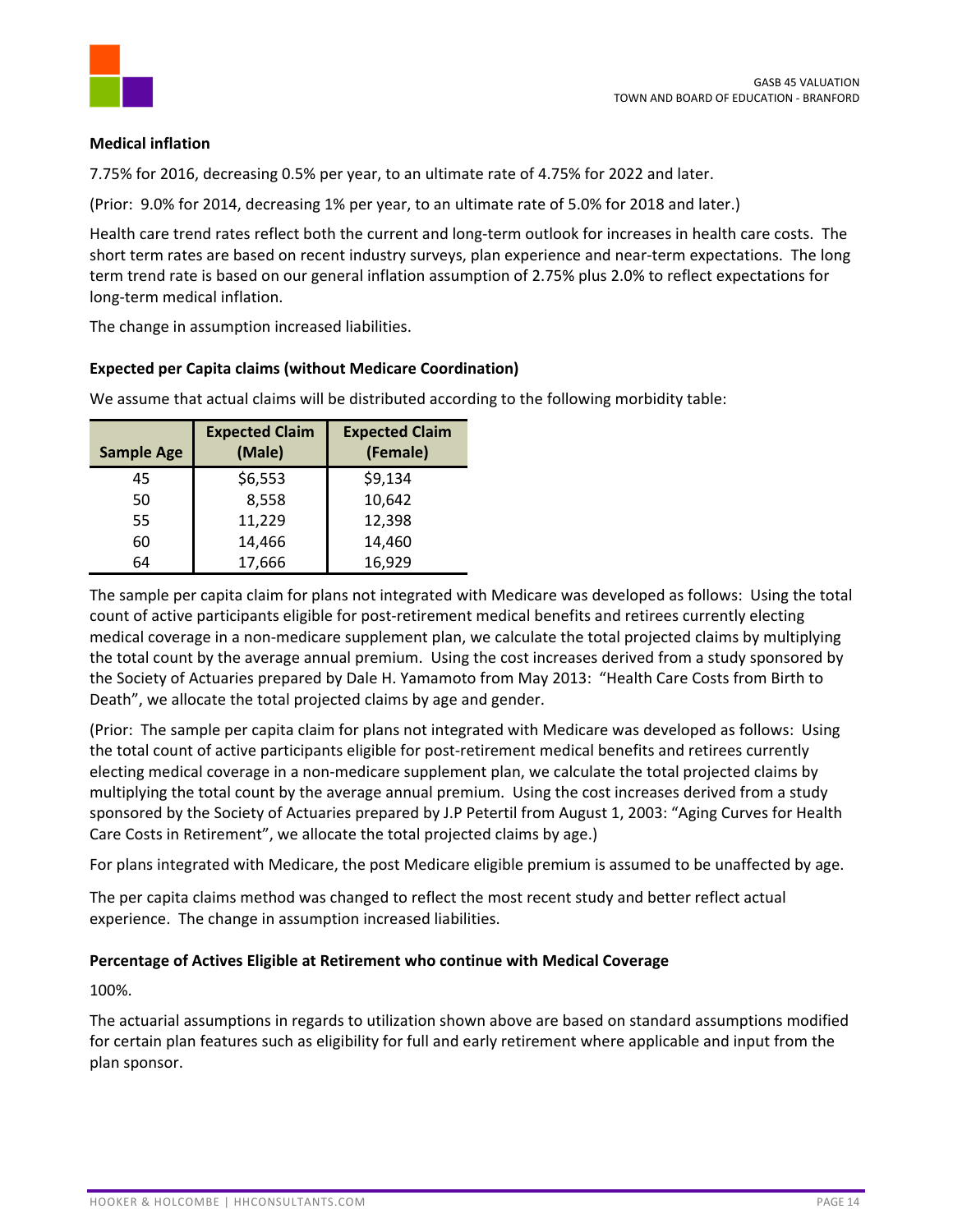

#### **Medical Premiums**

|                                      | <b>Employee</b>      | <b>Employee Plus Spouse</b> |
|--------------------------------------|----------------------|-----------------------------|
| Century Preferred<br>H.S.A           | \$865.85<br>\$791.40 | \$1,731.69<br>\$1,582.80    |
| Post 65 - Average for<br>all groups: | \$649.37             | \$1,298.74                  |
| Dental                               | \$32.18              | \$64.37                     |

## **Patient Protection and Affordable Care Act (PPACA)**

High Cost Plan Excise Tax ("Cadillac Tax"): Effective in 2020, there will be a 40% excise tax on per capita medical benefit costs in excess of certain thresholds, which (in 2018) are \$10,200 for single coverage and \$27,500 for family coverage for Medicare eligible retirees. Thresholds (in 2018) for retirees who are between ages 55 and 65 are \$11,850 and \$30,950 for single and family coverage respectively. After 2018, the thresholds are indexed by CPI (CPI +1% in 2018 only). CPI is assumed to equal the inflation assumption.

The impact of this future excise tax has been reflected in plan liabilities.

Other Requirements of PPACA:

For purposes of this valuation, extended coverage for adult children and 100% coverage of preventive care are assumed to be reflected in per capita costs.

For purposes of this valuation, elimination of lifetime maximum benefits and removal of the limits on essential healthcare are assumed to have no impact on plan liabilities.

The change in the inflation assumption and the assumptions linked to inflation (such as trend rates and the Cadillac Tax indexed thresholds) decreased liabilities.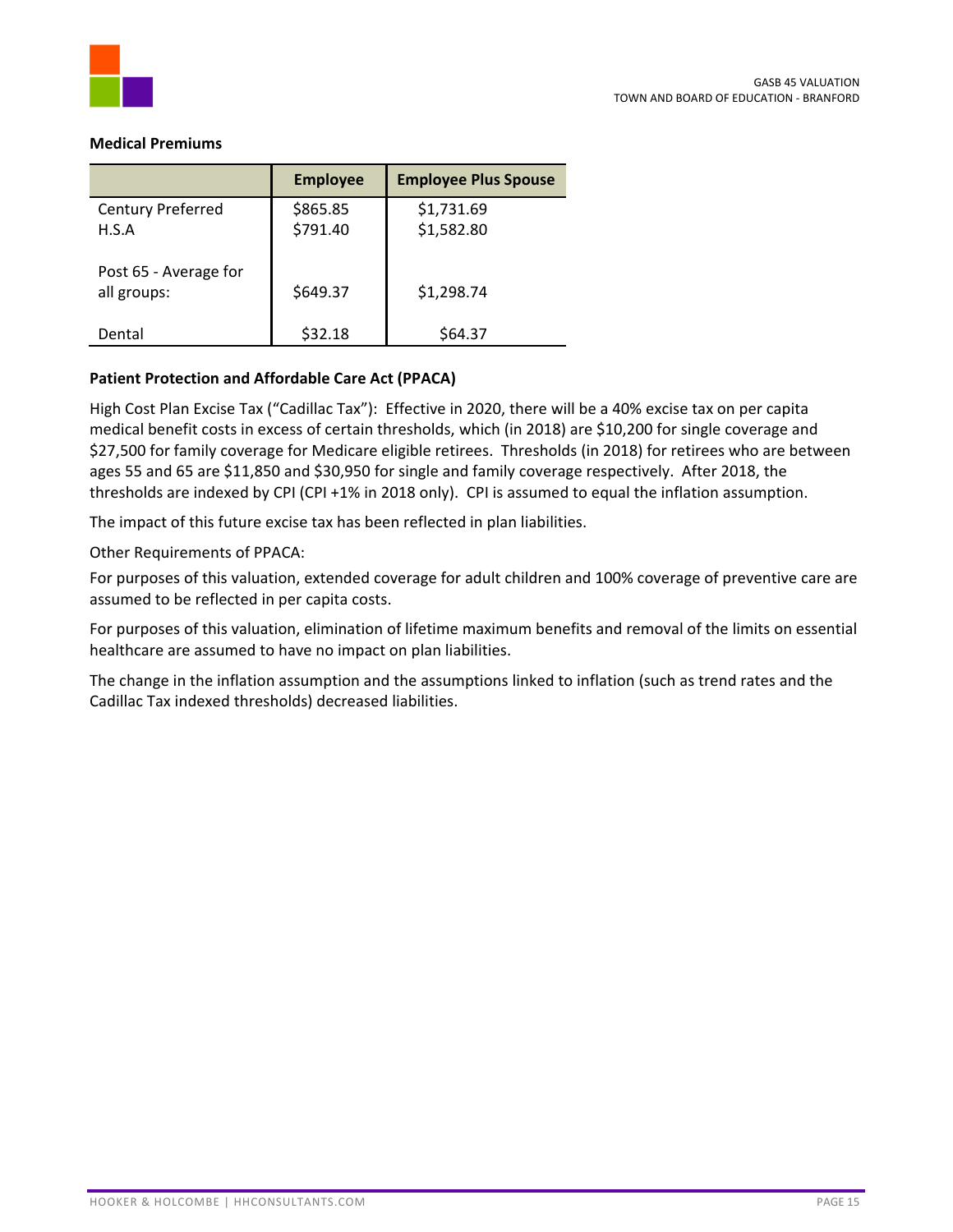

## **Description of Actuarial Assumptions – Fire**

#### **Changes in Actuarial Assumptions as of July 1, 2016**

The valuation reflects changes in the actuarial assumptions listed below. (The assumptions used before and after these changes are more fully described in the next section.)

- Mortality
- Interest
- Medical Trend

The assumptions indicated were changed to represent the Enrolled Actuary's current best estimate of anticipated experience of the plan.

#### **Interest**

6.75%. (Prior: 7.00%)

Since the OPEB Plan is funded, the selection of the discount rate is based on the expected long-term return on plan assets.

The change in assumption increased liabilities.

## **Rate of compensation increase** (including inflation)

3.75%.

The plan does not have statistically credible data on which to form a rate of compensation increase assumption. The assumption is based on historical national wage increases and input from the plan sponsor regarding future expectations.

## **Inflation**

2.75%. (Prior: 3.00%)

This assumption is based on long term historical inflation numbers. While near term averages have been lower, we do not believe this trend will continue indefinitely and expect that there will be a reversion to the longterm average. The assumption was changed to better reflect expected experience.

#### **Mortality**

RP‐2014 Adjusted to 2006 Total Dataset Mortality Table projected to valuation date with Scale MP‐2016.

Prior: Pre-65 mortality per table below (from CT State MERS Pension Valuation):

| Age | <b>Rate of mortality</b> |  |  |
|-----|--------------------------|--|--|
| 20  | .01%                     |  |  |
| 25  | .01                      |  |  |
| 30  | .01                      |  |  |
| 35  | .02                      |  |  |
| 40  | .02                      |  |  |
| 45  | .03                      |  |  |
| 50  | .05                      |  |  |
| 55  | .08                      |  |  |
| 60  | .12                      |  |  |
| 65  | .20                      |  |  |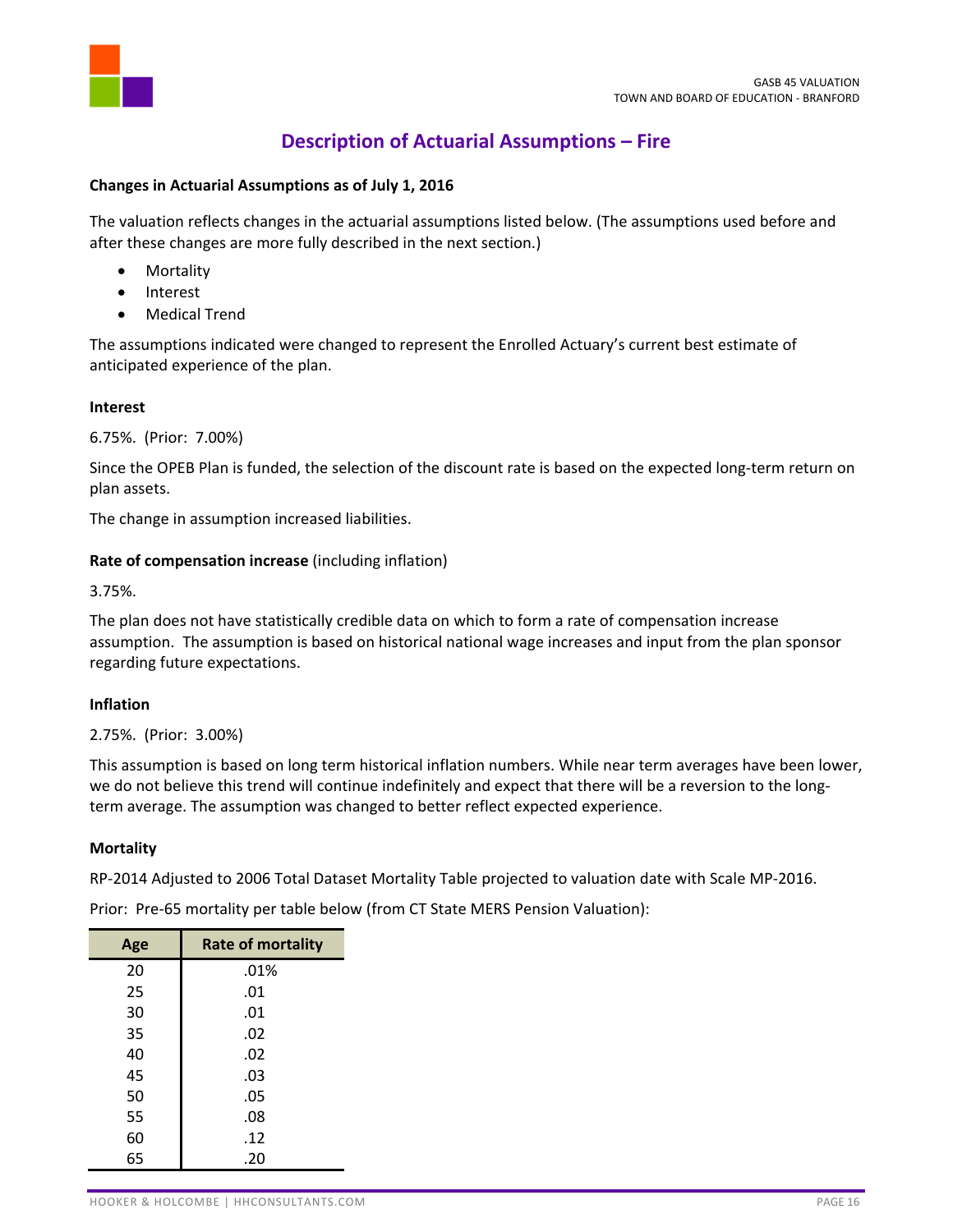

## **Mortality (cont.)**

Prior: Post-retirement: RP 2000 Combined, set forward one year for males and set back one year for females, projected to the valuation date with Scale AA.

## **Disabled Mortality**

RP‐2014 Adjusted to 2006 Disabled Retiree Mortality Table projected to valuation date with Scale MP‐2016.

Prior: RP2000 Combined Disability Mortality (+5 for males +1 for females).

## **Mortality Improvement**

Projected to date of decrement using Scale MP‐2016 (generational).

Prior:

Pre‐65 and Disabled retirees: None

Post-retirement: Projected to date of decrement using Scale AA (generational mortality).

We have selected this mortality assumption because it is based on the latest published pension mortality study released by the Society of Actuaries.

The mortality assumption was updated to better reflect anticipated experience. The change in assumption increased liabilities.

#### **Retirement**

Per table below (per CT MERS Valuation):

| Age | <b>Rate of Retirement</b> |
|-----|---------------------------|
| 45  | 25%                       |
| 50  | 20                        |
| 55  | 12                        |
| 60  | 20                        |
| 65  | 100                       |

The actuarial assumption in regards to rates of retirement shown above are based on the rates used by the state of Connecticut Municipal Employee Retirement System actuaries.

## **Sample Age‐Based Withdrawal Rates (until eligible to retire)**

Annual rates of withdrawal per table below (per CT MERS Valuation):

| Age | <b>Rate of Withdrawal</b> |
|-----|---------------------------|
| 20  | 7.00%                     |
| 30  | 5.00                      |
| 40  | 2.00                      |
| 50  | 0.00                      |

The actuarial assumption in regards to rates of termination shown above are based on the rates used by the State of Connecticut Municipal Employee Retirement System actuaries.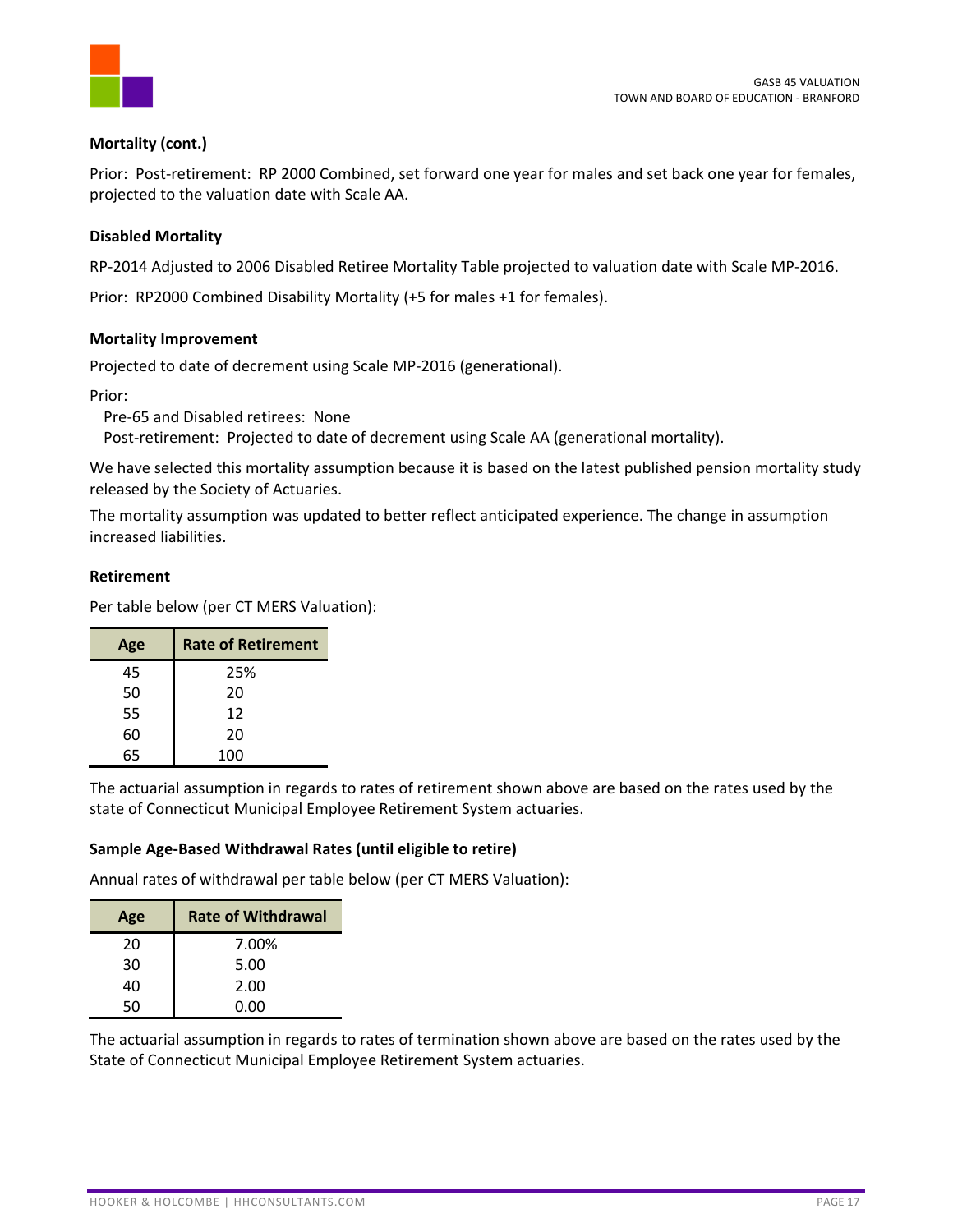

#### **Service ‐ Connected Disability**

Annual rates of disability per table below (per CT MERS Valuation):

| Age | <b>Rate of Disability</b> |  |
|-----|---------------------------|--|
| 20  | .11%                      |  |
| 30  | .15                       |  |
| 40  | .32                       |  |
| 50  | 1.11                      |  |
|     | 6.88                      |  |

The actuarial assumption in regards to rates of disability shown above are based on the rates used by the State of Connecticut Municipal Employee Retirement System actuaries.

#### **Additional Assumptions**

70% of males and 60% of females are assumed married with wives assumed to be three years younger than their husbands.

The actuarial assumptions in regards to utilization shown above are based on standard assumptions modified for certain plan features such as eligibility for full and early retirement where applicable and input from the plan sponsor.

#### **Medical inflation**

7.75% for 2016, decreasing 0.5% per year, to an ultimate rate of 4.75% for 2022 and later.

(Prior: 9.0% for 2014, decreasing 1% per year, to an ultimate rate of 5.0% for 2018 and later.)

Health care trend rates reflect both the current and long‐term outlook for increases in health care costs. The short term rates are based on recent industry surveys, plan experience and near-term expectations. The long term trend rate is based on our general inflation assumption of 2.75% plus 2.0% to reflect expectations for long‐term medical inflation.

The change in assumption increased liabilities.

#### **Sample Age Expected Claim (Male) Expected Claim (Female)**

**Expected per Capita claims (without Medicare Coordination)**

| <b>Sample Age</b> | <b>Expected Claim</b><br>(Male) | <b>Expected Claim</b><br>(Female) |
|-------------------|---------------------------------|-----------------------------------|
| 45                | \$6,553                         | \$9,134                           |
| 50                | 8,558                           | 10,642                            |
| 55                | 11,229                          | 12,398                            |
| 60                | 14,466                          | 14,460                            |
| 64                | 17,666                          | 16,929                            |

The sample per capita claim for plans not integrated with Medicare was developed as follows: Using the total count of active participants eligible for post-retirement medical benefits and retirees currently electing medical coverage in a non‐medicare supplement plan, we calculate the total projected claims by multiplying the total count by the average annual premium. Using the cost increases derived from a study sponsored by the Society of Actuaries prepared by Dale H. Yamamoto from May 2013: "Health Care Costs from Birth to Death", we allocate the total projected claims by age and gender.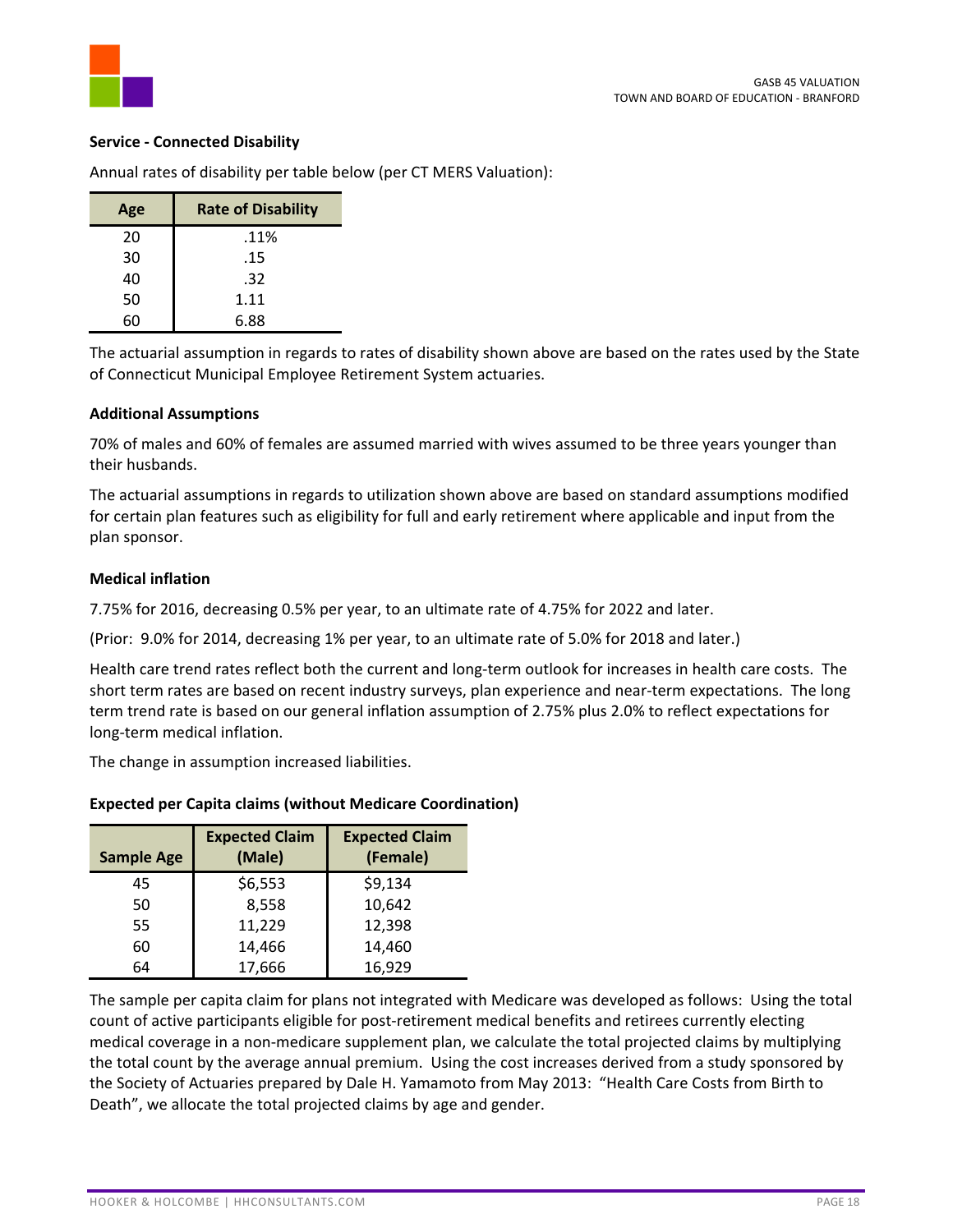

## **Expected per Capita claims (without Medicare Coordination) (cont.)**

(Prior: The sample per capita claim for plans not integrated with Medicare was developed as follows: Using the total count of active participants eligible for post-retirement medical benefits and retirees currently electing medical coverage in a non-medicare supplement plan, we calculate the total projected claims by multiplying the total count by the average annual premium. Using the cost increases derived from a study sponsored by the Society of Actuaries prepared by J.P Petertil from August 1, 2003: "Aging Curves for Health Care Costs in Retirement", we allocate the total projected claims by age.)

For plans integrated with Medicare, the post Medicare eligible premium is assumed to be unaffected by age.

The per capita claims method was changed to reflect the most recent study and better reflect actual experience. The change in assumption increased liabilities.

## **Percentage of Actives Eligible at Retirement who continue with Medical Coverage**

100%.

The actuarial assumptions in regards to utilization shown above are based on standard assumptions modified for certain plan features such as eligibility for full and early retirement where applicable and input from the plan sponsor.

#### **Medical Premiums**

|                                      | <b>Employee</b>      | <b>Employee Plus Spouse</b> |
|--------------------------------------|----------------------|-----------------------------|
| Century Preferred<br>H.S.A           | \$865.85<br>\$791.40 | \$1,731.69<br>\$1,582.80    |
| Post 65 - Average for<br>all groups: | \$649.37             | \$1,298.74                  |
| Dental                               | \$32.18              | \$64.37                     |

#### **Patient Protection and Affordable Care Act (PPACA)**

High Cost Plan Excise Tax ("Cadillac Tax"): Effective in 2020, there will be a 40% excise tax on per capita medical benefit costs in excess of certain thresholds, which (in 2018) are \$10,200 for single coverage and \$27,500 for family coverage for Medicare eligible retirees. Thresholds (in 2018) for retirees who are between ages 55 and 65 are \$11,850 and \$30,950 for single and family coverage respectively. After 2018, the thresholds are indexed by CPI (CPI +1% in 2018 only). CPI is assumed to equal the inflation assumption.

The impact of this future excise tax has been reflected in plan liabilities.

Other Requirements of PPACA:

For purposes of this valuation, extended coverage for adult children and 100% coverage of preventive care are assumed to be reflected in per capita costs.

For purposes of this valuation, elimination of lifetime maximum benefits and removal of the limits on essential healthcare are assumed to have no impact on plan liabilities.

The change in the inflation assumption and the assumptions linked to inflation (such as trend rates and the Cadillac Tax indexed thresholds) decreased liabilities.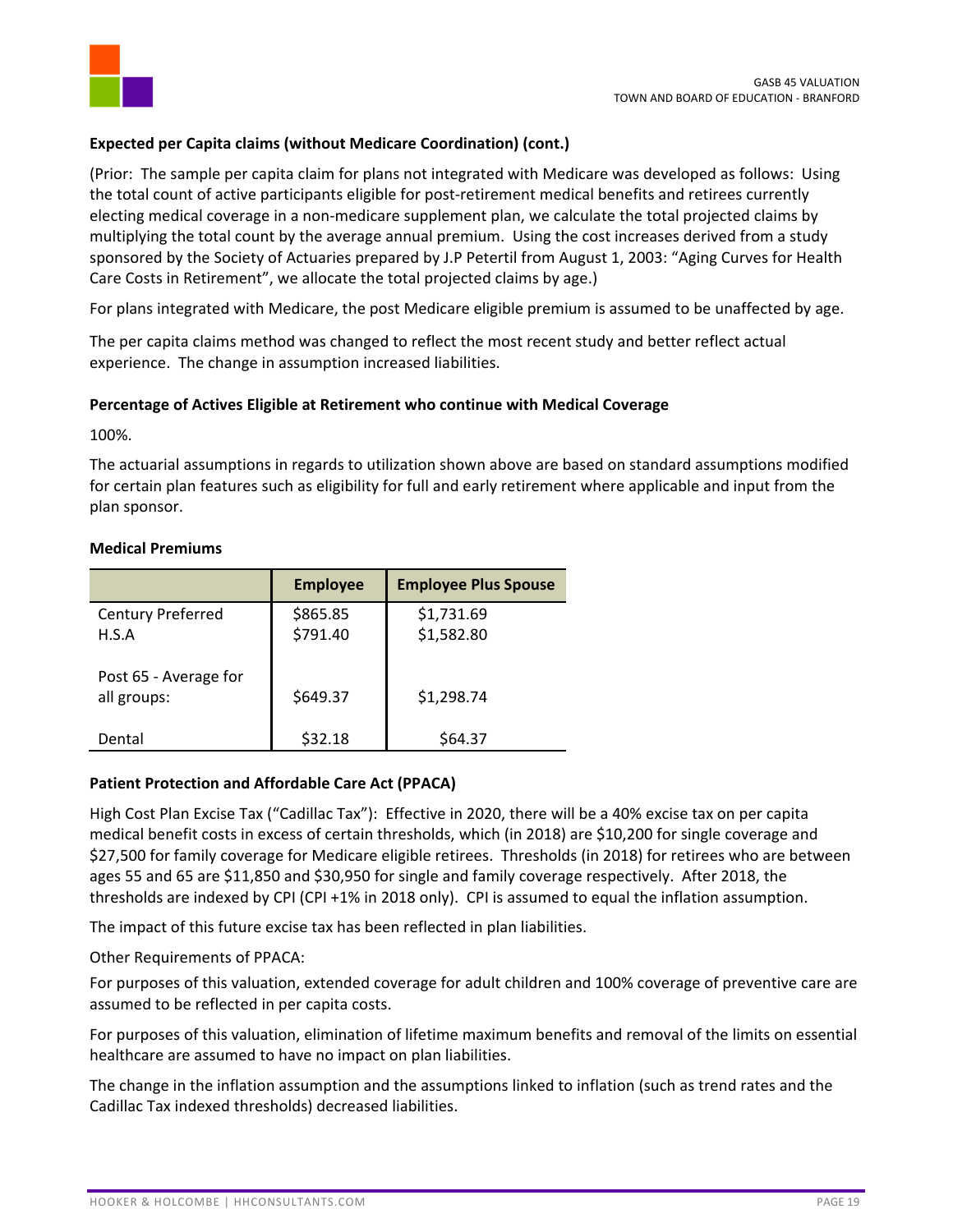

## **Description of Actuarial Assumptions – Certified BOE**

## **Changes in Actuarial Assumptions as of July 1, 2016**

The valuation reflects changes in the actuarial assumptions listed below. (The assumptions used before and after these changes are more fully described in the next section.)

- Mortality
- Retirement
- Turnover
- Interest
- Medical Trend

The assumptions indicated were changed to represent the Enrolled Actuary's current best estimate of anticipated experience of the plan.

#### **Interest**

#### 6.75%. (Prior: 7.00%)

Since the OPEB Plan is funded, the selection of the discount rate is based on the expected long-term return on plan assets.

The change in assumption increased liabilities.

**Rate of compensation increase** (including inflation) (From Connecticut State TRS 2016 Pension Valuation)

According to the following service – based schedule:

| <b>Service</b> | <b>Rate of Increase</b> |  |  |
|----------------|-------------------------|--|--|
| $0 - 1$        | 6.50%                   |  |  |
| $2 - 9$        | 6.25                    |  |  |
| $10 - 11$      | 5.50                    |  |  |
| 12-14          | 5.00                    |  |  |
| 15             | 4.75                    |  |  |
| 16             | 4.50                    |  |  |
| 17             | 4.25                    |  |  |
| 18             | 4.00                    |  |  |
| 19             | 3.75                    |  |  |
| 20             | 3.50                    |  |  |
| $21+$          | 3.25                    |  |  |
|                |                         |  |  |

The actuarial assumption in regards to rates of compensation increase is based on the rates used by the Connecticut State Teachers' Retirement System actuaries.

#### **Inflation**

2.75%. (Prior: 3.00%)

This assumption is based on long term historical inflation numbers. While near term averages have been lower, we do not believe this trend will continue indefinitely and expect that there will be a reversion to the longterm average.

The assumption was changed to better reflect expected experience.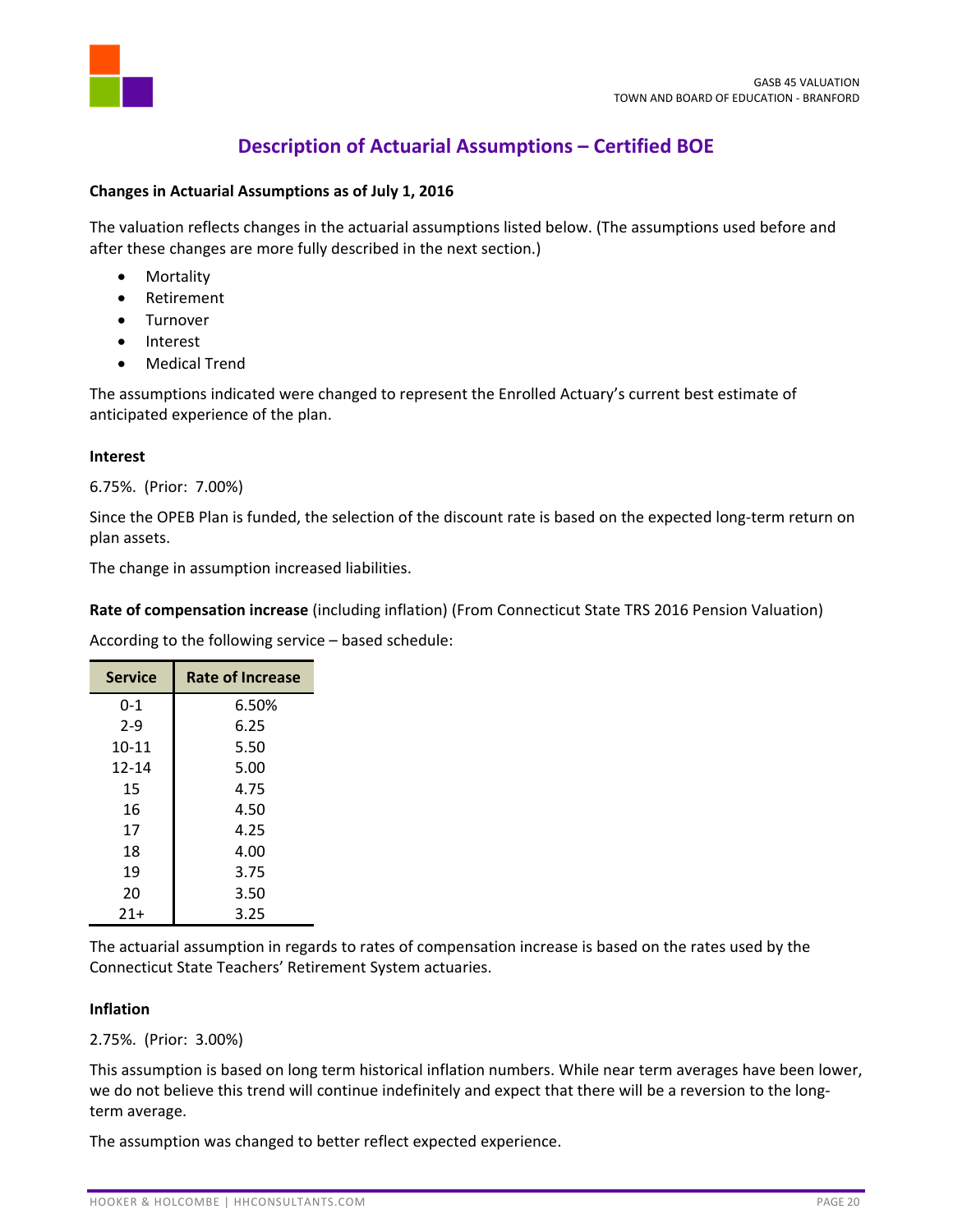

## **Mortality**

RP‐2014 Adjusted to 2006 Total Dataset Mortality Table projected to valuation date with Scale MP‐2016.

Prior:

Pre‐65: RP‐2000 Generational Combined projected to valuation date with Scale AA.

Post-65: Teacher's Retirement Post-retirement Mortality projected to valuation date with Scale AA.

#### **Mortality Improvement**

Projected to date of decrement using Scale MP‐2016 (generational).

Prior: Projected to date of decrement using Scale AA (generational mortality).

We have selected this mortality assumption because it is based on the latest published pension mortality study released by the Society of Actuaries.

The mortality assumption was updated to better reflect anticipated experience. The change in assumption increased liabilities.

#### **Retirement**

Per table below (from Connecticut State TRS 2016 Pension Valuation):

|       |             | <b>Eligible for Normal</b><br>(Unreduced)<br><b>Retirement (Age 60</b><br>and 20 Yrs. Serv. or |             | <b>Eligible for Early</b><br>(Reduced) Retirement<br>(Age 55 and 20 Yrs. Serv. |
|-------|-------------|------------------------------------------------------------------------------------------------|-------------|--------------------------------------------------------------------------------|
|       |             | 35 yrs. Serv.)                                                                                 |             | or 25 yrs. Serv.)                                                              |
| Age   | <b>Male</b> | <b>Female</b>                                                                                  | <b>Male</b> | <b>Female</b>                                                                  |
| 50    | 27.5%       | 27.5%                                                                                          | 1.00%       | 1.00                                                                           |
| 51    | 27.5        | 27.5                                                                                           | 1.00        | 1.25                                                                           |
| 52    | 27.5        | 27.5                                                                                           | 1.00        | 1.75                                                                           |
| 53    | 27.5        | 27.5                                                                                           | 2.00        | 2.25                                                                           |
| 54    | 27.5        | 27.5                                                                                           | 3.00        | 2.75                                                                           |
| 55    | 38.5        | 27.5                                                                                           | 4.00        | 4.75                                                                           |
| 56    | 38.5        | 27.5                                                                                           | 6.00        | 6.25                                                                           |
| 57    | 38.5        | 27.5                                                                                           | 7.00        | 6.75                                                                           |
| 58    | 38.5        | 27.5                                                                                           | 8.00        | 7.25                                                                           |
| 59    | 38.5        | 27.5                                                                                           | 11.00       | 8.50                                                                           |
| 60    | 22.0        | 27.5                                                                                           |             |                                                                                |
| 61-62 | 25.3        | 27.5                                                                                           |             |                                                                                |
| 63-64 | 27.5        | 27.5                                                                                           |             |                                                                                |
| 65    | 36.3        | 32.5                                                                                           |             |                                                                                |
| 66-69 | 27.5        | 32.5                                                                                           |             |                                                                                |
| 70-79 | 100.0       | 32.5                                                                                           |             |                                                                                |
| 80    | 100.0       | 100.0                                                                                          |             |                                                                                |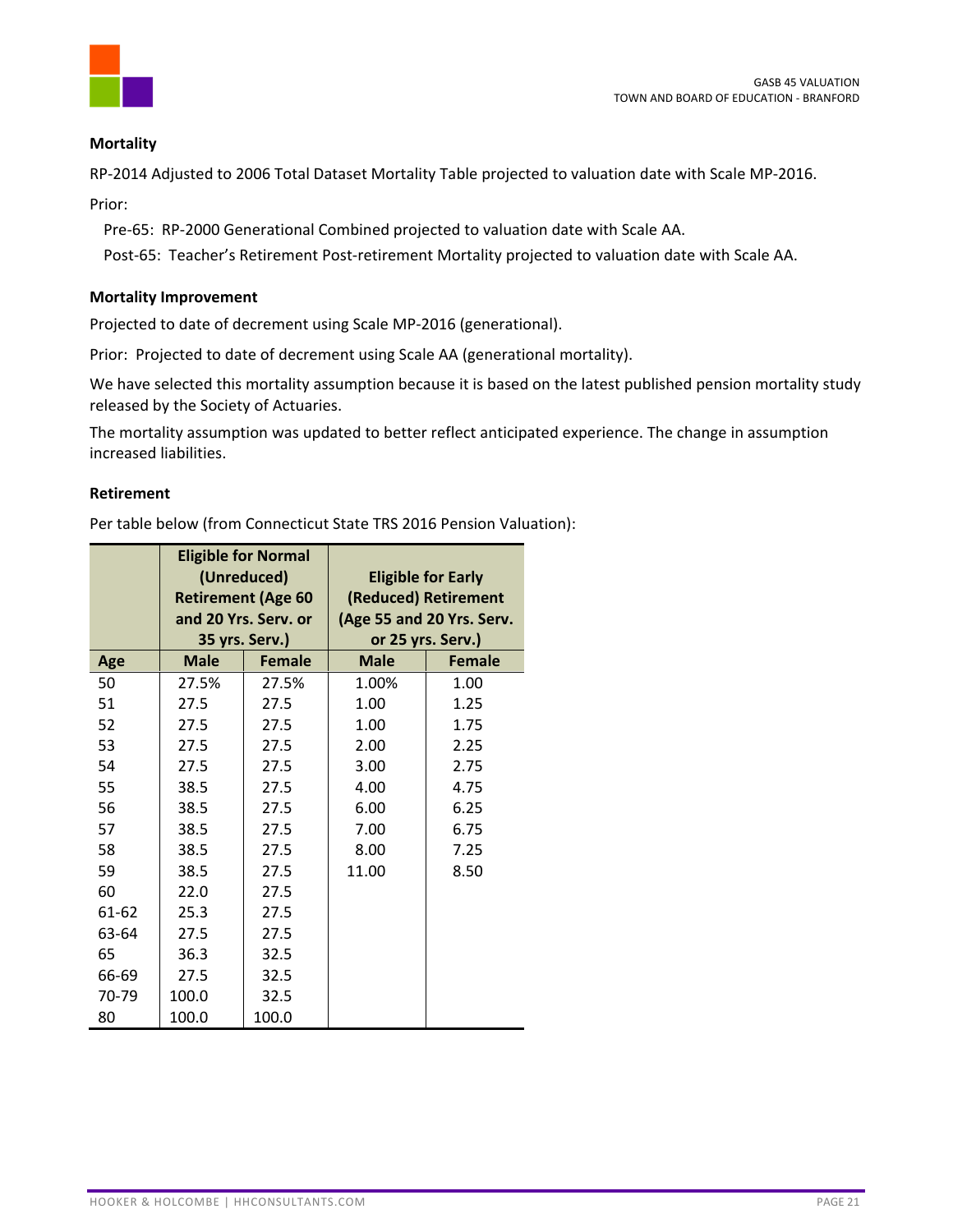

## **Retirement (cont.)**

|       | <b>Eligible for Normal</b><br>(Unreduced)<br><b>Retirement (Age 60</b><br>and 20 Yrs. Serv. or |                                 | <b>Eligible for Early</b><br>(Reduced)<br><b>Retirement (Age 55</b><br>and 20 Yrs. Serv. or |                                 |
|-------|------------------------------------------------------------------------------------------------|---------------------------------|---------------------------------------------------------------------------------------------|---------------------------------|
| Age   | <b>Male</b>                                                                                    | 35 yrs. Serv.)<br><b>Female</b> | <b>Male</b>                                                                                 | 25 yrs. Serv.)<br><b>Female</b> |
| 50-51 | 27.5%                                                                                          | 15.0%                           | 2.0%                                                                                        | 2.0%                            |
| 52    | 27.5                                                                                           | 15.0                            | 3.0                                                                                         | 4.0                             |
| 53    | 27.5                                                                                           | 15.0                            | 3.0                                                                                         | 4.0                             |
| 54    | 27.5                                                                                           | 15.0                            | 4.5                                                                                         | 5.0                             |
| 55    | 38.5                                                                                           | 30.0                            | 4.5                                                                                         | 6.0                             |
| 56    | 38.5                                                                                           | 30.0                            | 7.0                                                                                         | 8.5                             |
| 57    | 38.5                                                                                           | 30.0                            | 10.0                                                                                        | 9.5                             |
| 58    | 38.5                                                                                           | 30.0                            | 11.0                                                                                        | 10.0                            |
| 59    | 38.5                                                                                           | 30.0                            | 12.0                                                                                        | 10.0                            |
| 60    | 22.0                                                                                           | 20.0                            |                                                                                             |                                 |
| 61-62 | 25.3                                                                                           | 22.5                            |                                                                                             |                                 |
| 63-64 | 27.5                                                                                           | 22.5                            |                                                                                             |                                 |
| 65    | 36.3                                                                                           | 30.0                            |                                                                                             |                                 |
| 66-69 | 27.5                                                                                           | 30.0                            |                                                                                             |                                 |
| 70-79 | 100.0                                                                                          | 40.0                            |                                                                                             |                                 |
| 80    | 100.0                                                                                          | 100.0                           |                                                                                             |                                 |

Prior: Assumed Rates of Retirement: (from CT State TRS 2014 OPEB Valuation)

The actuarial assumption in regards to rates of retirement shown above are based on the rates used by the Connecticut State Teachers' Retirement System actuaries.

The retirement assumption was updated to reflect actual experience.

#### **Withdrawal Rates**

Rates based on gender and length of service for first Ten years and gender and age thereafter (Connecticut State TRS 2016 Pension Valuation):

| <b>Service</b> | <b>Male Rate</b>                     | <b>Female Rate</b> |
|----------------|--------------------------------------|--------------------|
| $0 - 1$        | 14.00%                               | 12.00%             |
| $1 - 2$        | 11.00                                | 10.50              |
| $2 - 3$        | 8.00                                 | 8.75               |
| $3 - 4$        | 6.50                                 | 7.50               |
| $4 - 5$        | 4.50                                 | 6.75               |
| $5-6$          | 3.50                                 | 6.00               |
| $6 - 7$        | 3.00                                 | 5.25               |
| 7-8            | 2.75                                 | 4.75               |
| $8-9$          | 2.50                                 | 4.25               |
| $9 - 10$       | 2.50                                 | 4.00               |
| $10+$          | use age-related rates until eligible |                    |
|                | to retire                            |                    |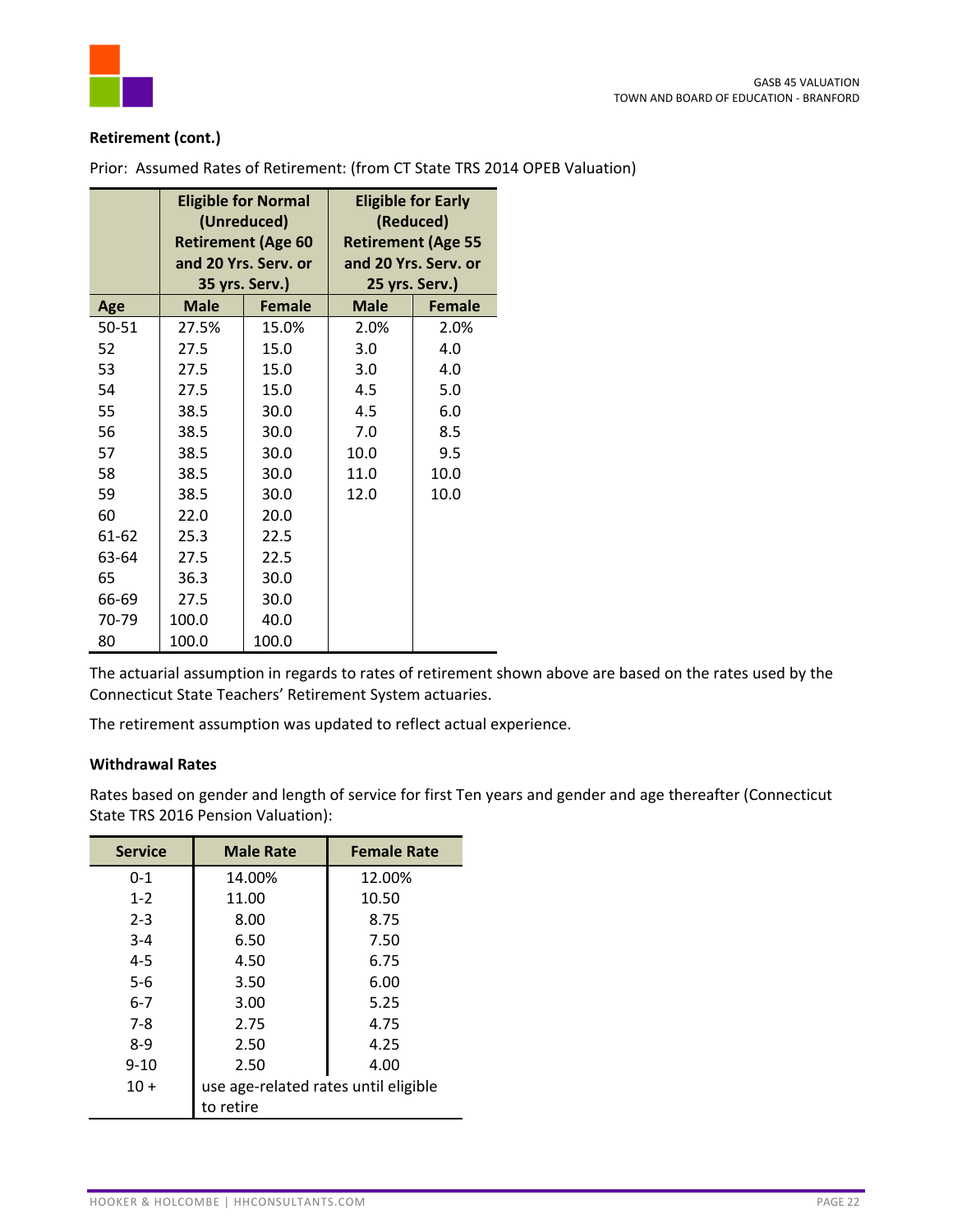

#### **Withdrawal Rates (cont.)**

| Age   | <b>Male Rate</b> | <b>Female Rate</b> |
|-------|------------------|--------------------|
| 25    | 1.50%            | 4.00%              |
| 30    | 1.50             | 4.00               |
| 35    | 1.50             | 3.50               |
| 40    | 1.50             | 2.30               |
| 45    | 1.59             | 1.50               |
| 50    | 2.04             | 2.00               |
| 55    | 3.44             | 2.50               |
| $59+$ | 4.00             | 2.90               |

## **Sample Age‐Based Withdrawal Rates (until eligible to retire)**

Prior: Rates based on gender and length of service for first Ten years and gender and age thereafter (Connecticut State TRS 2014 Pension Valuation):

| Age      | <b>Male Rate</b>                     | <b>Female Rate</b> |
|----------|--------------------------------------|--------------------|
| $0 - 1$  | 14.00%                               | 12.00%             |
| $1 - 2$  | 8.50                                 | 9.00               |
| $2 - 3$  | 5.50                                 | 7.00               |
| $3 - 4$  | 4.50                                 | 6.00               |
| $4 - 5$  | 3.50                                 | 5.50               |
| $5-6$    | 2.50                                 | 5.00               |
| $6 - 7$  | 2.40                                 | 4.50               |
| $7-8$    | 2.30                                 | 3.50               |
| $8-9$    | 2.20                                 | 3.00               |
| $9 - 10$ | 2.10                                 | 2.50               |
| $10 +$   | use age-related rates until eligible |                    |
|          | to retire                            |                    |

| Age   | <b>Male Rate</b> | <b>Female Rate</b> |  |
|-------|------------------|--------------------|--|
| 25-37 | 1.20%            | 3.50%              |  |
| 40    | 1.20             | 2.30               |  |
| 45    | 1.26             | 1.40               |  |
| 50    | 1.96             | 1.25               |  |
| 55    | 2.76             | 1.60               |  |
| $59+$ | 3.00             | 1.90               |  |

The actuarial assumption in regards to rates of withdrawal shown above are based on the rates used by the Connecticut State Teachers' Retirement System actuaries.

The withdrawal assumption was updated to reflect actual experience.

## **Disability**

No disability assumed.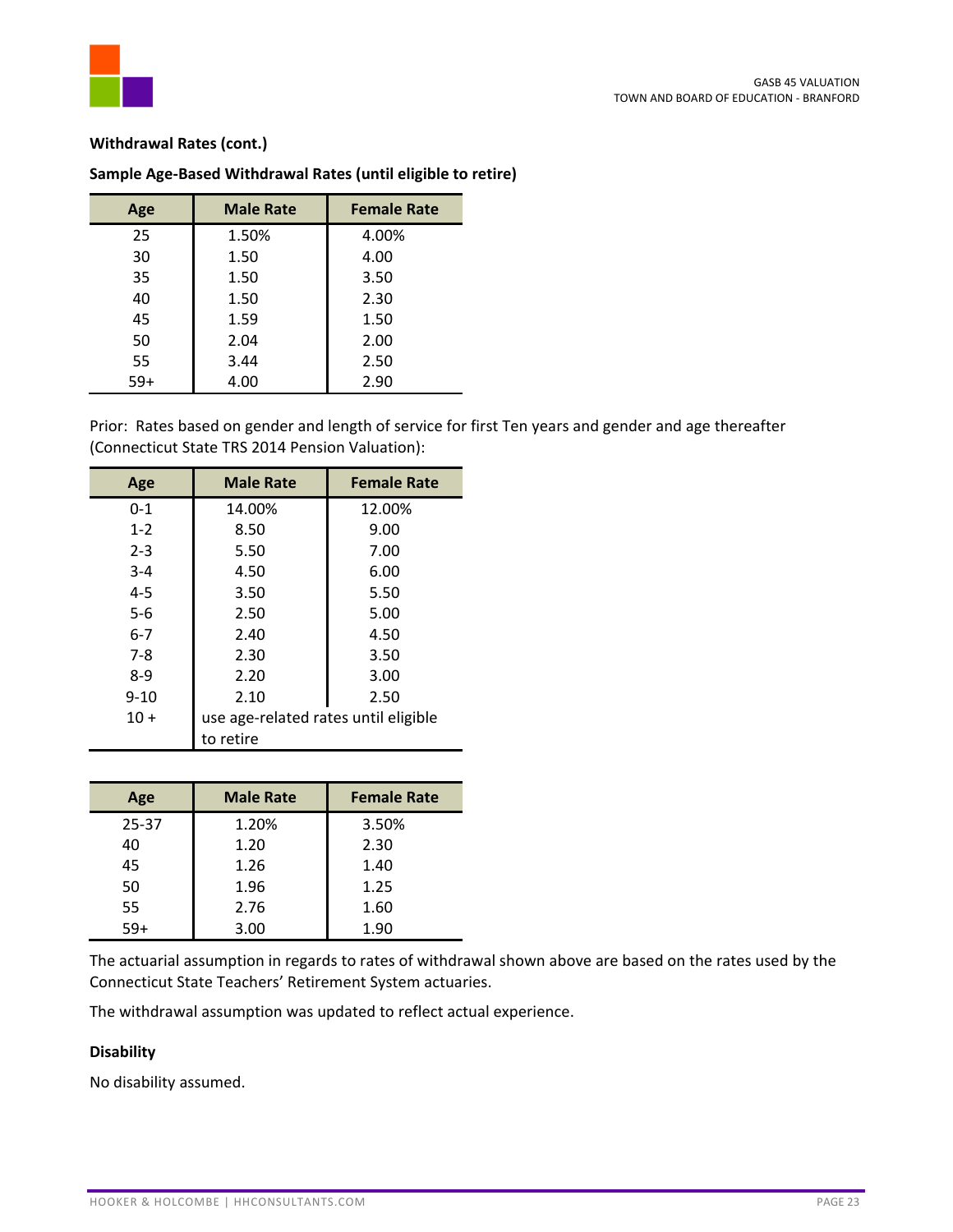

#### **Additional Assumptions**

50% of males and 50% of females are assumed married with wives assumed to be three years younger than their husbands.

The actuarial assumptions in regards to utilization shown above are based on standard assumptions modified for certain plan features such as eligibility for full and early retirement where applicable and input from the plan sponsor.

## **Medical inflation**

7.75% for 2016, decreasing 0.5% per year, to an ultimate rate of 4.75% for 2022 and later.

(Prior: 9.0% for 2014, decreasing 1.0% per year, to an ultimate rate of 5.0% for 2018 and later.)

Health care trend rates reflect both the current and long‐term outlook for increases in health care costs. The short term rates are based on recent industry surveys, plan experience and near-term expectations. The long term trend rate is based on our general inflation assumption of 2.75% plus 2.0% to reflect expectations for long‐term medical inflation.

The change in assumption increased liabilities.

#### **Expected per Capita claims**

| <b>Active Employees</b> |                                 |                                   |  |
|-------------------------|---------------------------------|-----------------------------------|--|
| <b>Sample Age</b>       | <b>Expected Claim</b><br>(Male) | <b>Expected Claim</b><br>(Female) |  |
| 45                      | \$4,768                         | \$6,646                           |  |
| 50                      | 6,227                           | 7,744                             |  |
| 55                      | 8,171                           | 9,021                             |  |
| 60                      | 10,526                          | 10,522                            |  |
| 65                      | 13,402                          | 12,753                            |  |
| 70                      | 16,122                          | 14,917                            |  |
| 75                      | 18,501                          | 16,744                            |  |

| <b>Current Retirees</b> |                                 |                                   |  |
|-------------------------|---------------------------------|-----------------------------------|--|
| <b>Sample Age</b>       | <b>Expected Claim</b><br>(Male) | <b>Expected Claim</b><br>(Female) |  |
| 45                      | \$7,022                         | \$9,787                           |  |
| 50                      | 9,170                           | 11,404                            |  |
| 55                      | 12,033                          | 13,285                            |  |
| 60                      | 15,501                          | 15,495                            |  |
| 65                      | 19,737                          | 18,782                            |  |
| 70                      | 23,743                          | 21,968                            |  |
| 75                      | 27,246                          | 24,659                            |  |

The sample per capita claim for plans not integrated with Medicare was developed as follows: Using the total count of active participants eligible for post-retirement medical benefits and retirees currently electing medical coverage in a non‐medicare supplement plan, we calculate the total projected claims by multiplying the total count by the average annual premium. Using the cost increases derived from a study sponsored by the Society of Actuaries prepared by Dale H. Yamamoto from May 2013: "Health Care Costs from Birth to Death", we allocate the total projected claims by age and gender.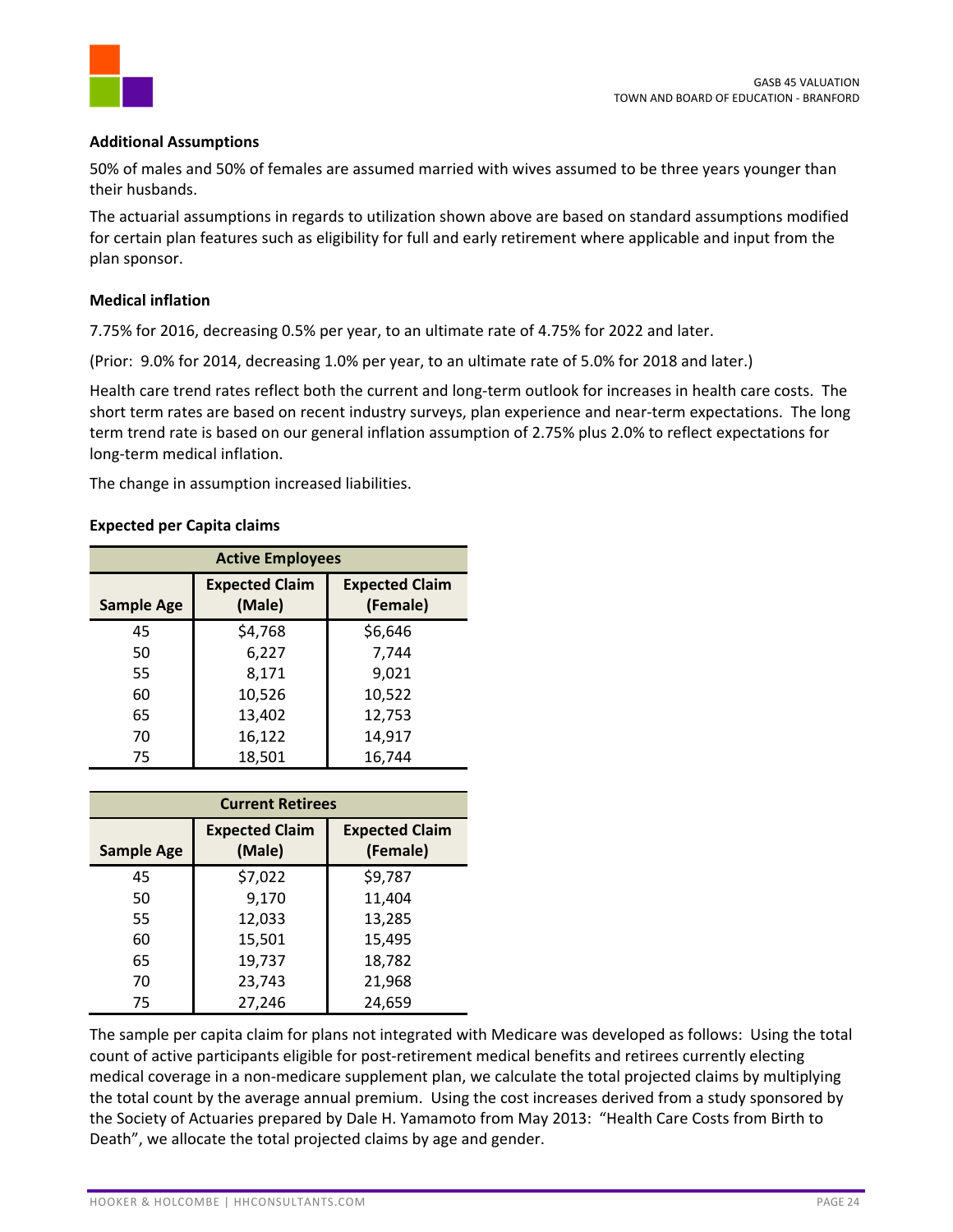

## **Expected per Capita claims (cont.)**

(Prior: The sample per capita claim for plans not integrated with Medicare was developed as follows: Using the total count of active participants eligible for post-retirement medical benefits and retirees currently electing medical coverage in a non-medicare supplement plan, we calculate the total projected claims by multiplying the total count by the average annual premium. Using the cost increases derived from a study sponsored by the Society of Actuaries prepared by J.P Petertil from August 1, 2003: "Aging Curves for Health Care Costs in Retirement", we allocate the total projected claims by age.)

The per capita claims method was changed to reflect the most recent study. The change in assumption increased liabilities.

## **Percentage of Actives Eligible at Retirement who continue with Medical Coverage**

100%.

## **Percentage of non‐Medicare eligible Continuing after 65**

20%.

The actuarial assumptions in regards to utilization shown above are based on standard assumptions modified for certain plan features such as eligibility for full and early retirement where applicable and input from the plan sponsor.

## **Medical Premiums**

|                                                                              | <b>Employee</b>      | <b>Employee Plus Spouse</b> |
|------------------------------------------------------------------------------|----------------------|-----------------------------|
| Average for all group:<br><b>Active Employees</b><br><b>Current Retirees</b> | \$678.73<br>\$999.86 | \$1,358.56<br>\$2,000.73    |

## **Patient Protection and Affordable Care Act (PPACA)**

High Cost Plan Excise Tax ("Cadillac Tax"): Effective in 2020, there will be a 40% excise tax on per capita medical benefit costs in excess of certain thresholds, which (in 2018) are \$10,200 for single coverage and \$27,500 for family coverage for Medicare eligible retirees. Thresholds (in 2018) for retirees who are between ages 55 and 65 are \$11,850 and \$30,950 for single and family coverage respectively. After 2018, the thresholds are indexed by CPI (CPI +1% in 2018 only). CPI is assumed to equal the inflation assumption.

For purposes of this valuation, this future excise tax is assumed to have no impact on liabilities in that retirees pay the full premium and no age weighting is applied to the value of the tax.

Other Requirements of PPACA:

For purposes of this valuation, extended coverage for adult children and 100% coverage of preventive care are assumed to be reflected in per capita costs.

For purposes of this valuation, elimination of lifetime maximum benefits and removal of the limits on essential healthcare are assumed to have no impact on plan liabilities.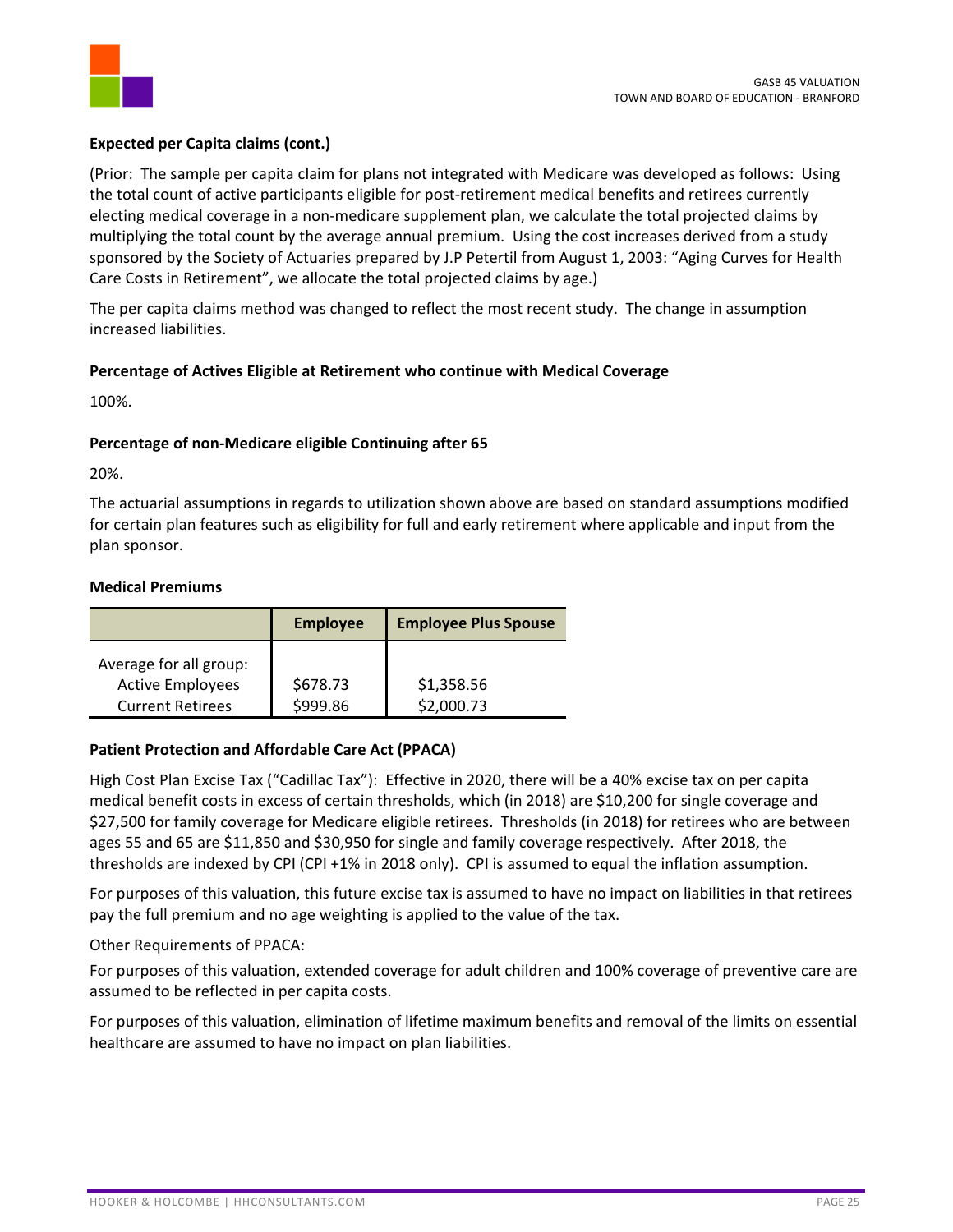

## **Summary of Plan Provisions**

## **Town Employees**

## **Eligibility for Retiree Medical Coverage**

Age 55 with 5 years of service or 25 years of service with no age requirement.

#### **Retiree/Spouse Cost of Medical Coverage**

The retiree must pay 100% of the premium for medical coverage until age 65. No coverage after age 65.

#### **Retiree/Spouse Dental Coverage**

None.

**Life Insurance Benefit** None.

#### **Finance Director**

#### **Eligibility for Retiree Medical Coverage**

Age 50 with 15 years of service or 25 years of service with no age requirement.

#### **Retiree/Spouse Cost of Medical Coverage**

The retiree pays 0% of the premium for their coverage and 50% of the premium for the spouse. Spouse coverage ends on the death of the retiree. If the retiree or spouse is offered comparable insurance coverage, they will not receive insurance through the Town. If there is a premium share, however, the Town will reimburse the retiree. When the retiree or spouse is eligible for Medicare, the Town shall provide a Plan F supplement to Medicare.

## **Retiree/Spouse Cost of Dental Coverage**

Same as Medical.

**Life Insurance Benefit**

None.

**Police (including Chief of Police)**

## **Eligibility for Medical and Dental Coverage**

25 years of service with no age requirement.

## **Retiree/Spouse Cost of Medical Coverage**

The retiree pays 0% of the premium for their coverage and 50% of the premium for the spouse. Spouse coverage ends on the death of the retiree. If an employee retires prior to age 50, the Town will not contribute toward spouse coverage until the retiree attains age 50. If the retiree or spouse is offered comparable insurance coverage, they will not receive insurance through the Town. If there is a premium share, however, the Town will reimburse the retiree. When the retiree or spouse is eligible for Medicare, the Town shall provide a Plan F supplement to Medicare.

For Police hired after January 15, 2010, the spouse does not have access to medical benefits after retirement.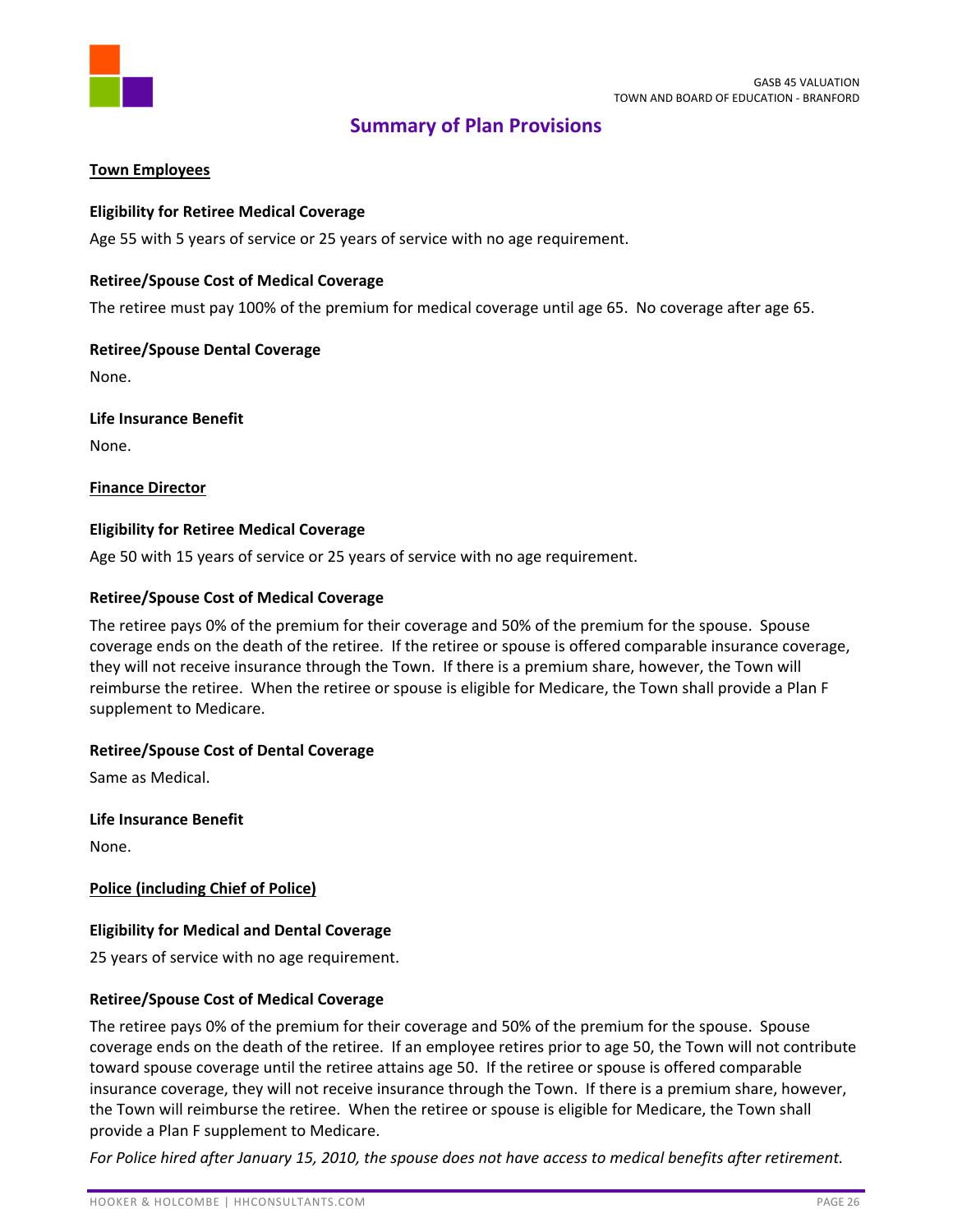

## **Retiree/Spouse Cost of Dental Coverage**

Same as Medical.

## **Life Insurance Benefit**

None.

## **Fire (including Fire Chief/Deputy Fire Marshal and Assistant Fire Chief)**

#### **Eligibility for Medical and Dental Coverage**

Age 55 with either 10 years of continuous service or 15 years of aggregate service or 25 years of service with no age requirement.

#### **Retiree/Spouse Cost of Medical Coverage**

The retiree pays 0% of the premium for their coverage and 50% of the premium for the spouse. Spouse coverage ends on the death of the retiree. If the retiree or spouse is offered comparable insurance coverage, they will not receive insurance through the Town. If there is a premium share, however, the Town will reimburse the retiree. When the retiree or spouse is eligible for Medicare, the Town shall provide a Plan F supplement to Medicare.

For Fire employees hired after July 1, 2004, the spouse does not have access to medical benefits after retirement.

#### **Retiree/Spouse Cost of Dental Coverage**

Same as Medical.

#### **Life Insurance Benefit**

None.

## **Board of Education Employees (Other than Certified Staff and Administrators)\***

#### **Eligibility for Retiree Medical Coverage**

Age 55 with 5 years of service or 25 years of service with no age requirement.

## **Retiree/Spouse Cost of Medical Coverage**

The retiree must pay 100% of the premium for medical coverage until age 65. No coverage after age 65.

## **Retiree/Spouse Dental Coverage**

None.

#### **Life Insurance Benefit**

None.

*\*BASS, Professional, Technical Staff and Nurses (those hired after October 1, 2011) do not have access to medical insurance after retirement.*